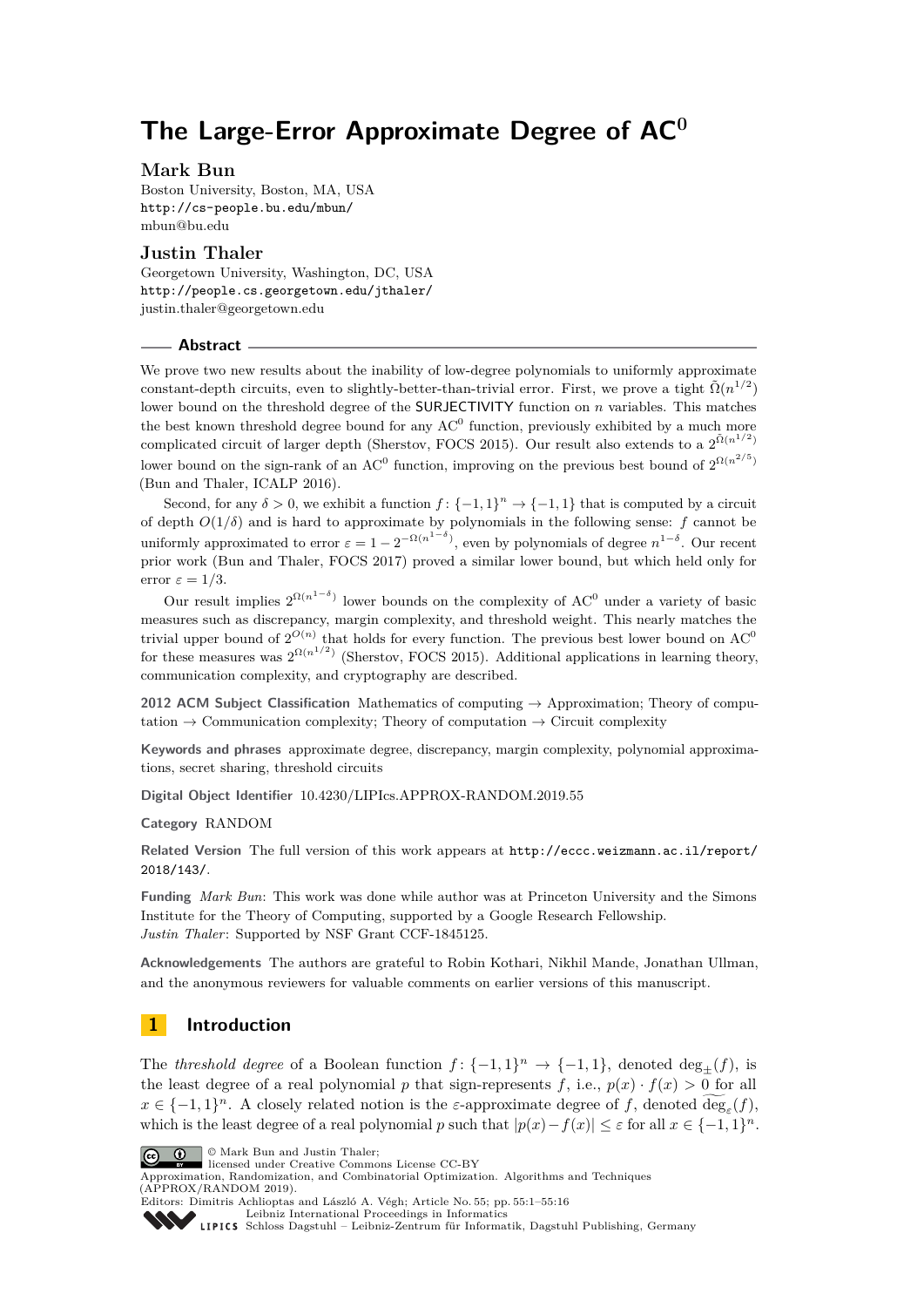#### **55:2 The Large-Error Approximate Degree of AC<sup>0</sup>**

The parameter setting  $\varepsilon = 1$  is a degenerate case:  $\deg_1(f) = 0$  because the constant 0 function approximates any Boolean *f* to error  $\varepsilon = 1$ . However, as soon as  $\varepsilon$  is strictly less than 1, *ε*-approximate degree is a highly non-trivial notion with a rich mathematical theory. In particular, it is easily seen that

$$
\deg_{\pm}(f) = \lim_{\varepsilon \nearrow 1} \widetilde{\deg}_{\varepsilon}(f).
$$

In other words, threshold degree is equivalent to the notion of *ε*-approximate degree when *ε* is permitted to be *arbitrarily* close to (but strictly less than)  $1<sup>1</sup>$  $1<sup>1</sup>$ 

In this paper, we are concerned with proving *ε*-approximate degree lower bounds when either:

 $\equiv \varepsilon$  is *arbitrarily* close to 1, or

*ε* is *exponentially* close to 1 (i.e.,  $\varepsilon = 1 - 2^{-n^{1-\delta}}$  for some constant  $\delta > 0$ ).

The former parameter regime captures threshold degree, while we refer to the latter as *large-error* approximate degree. While the approximate and threshold degree of a function *f* capture simple statements about its approximability by polynomials, these quantities relate intimately to the complexity of computing *f* in concrete computational models. Specifically, the query complexity models  $\mathbf{UPP}^{\mathrm{dt}}$  and  $\mathbf{PP}^{\mathrm{dt}}$ , and the communication models  $\mathbf{UPP}^{\text{cc}}$ ,  $\mathbf{PP}^{\text{cc}}$ , are all defined (cf. Section [2\)](#page-4-0) as natural analogs of the Turing machine class **PP**, which in turn captures probabilistic computation with arbitrarily small advantage over random guessing. It is known that the threshold degree of *f* is equivalent to its complexity  $\mathbf{UPP}^{\mathrm{dt}}(f)$ , while a fundamental matrix-analytic analog of threshold degree known as  $sign\text{-}rank$  characterizes  $\text{UPP}^{\text{cc}}$ . Similarly, large-error approximate degree characterizes the query complexity measure  $\mathbf{PP}^{\text{dt}}$ , in the following sense: for any  $d > 0$ ,  $\widetilde{\deg}_{1-2^{-d}}(f) \geq \Omega(d) \Longleftrightarrow \mathbf{PP}^{\text{dt}}(f) \geq \Omega(d)$ . Section [2](#page-4-0) elaborates on these models and their many applications in learning theory, circuit complexity, and cryptography.

**Our Results in a Nutshell.** We prove two results about the threshold degree and large-error approximate degree of functions in AC<sup>0</sup>.<sup>[2](#page-1-1)</sup> First, we prove a tight  $\tilde{\Omega}(n^{1/2})$  lower bound on the threshold degree (i.e., **UPP**dt complexity) of a natural function called SURJECTIVITY, which is computed by a depth three circuit with logarithmic bottom fan-in. This matches the previous best threshold degree lower bound for any  $AC^0$  function, due to Sherstov [\[34\]](#page-14-0). Our analysis is much simpler than Sherstov's, which takes up the bulk of a  $(70+)$ -page manuscript [\[34\]](#page-14-0). An additional advantage of our analysis is that our lower bound on the threshold degree of SURJECTIVITY "lifts" to give a lower bound for the communication analog  $\text{UPP}^{\text{cc}}$  as well. In particular, we obtain an  $\Omega(n^{1/2})$   $\text{UPP}^{\text{cc}}$  lower bound for a related AC<sup>0</sup> function; this improves over the previous best  $UPP^{cc}$  lower bound for AC<sup>0</sup>, of  $\Omega(n^{2/5})$  [\[12\]](#page-13-0).

Second, we give nearly optimal bounds on the large-error approximate degree (and hence, **PP**<sup>dt</sup> complexity) of AC<sup>0</sup>. For any constant  $\delta > 0$ , we show that there is an AC<sup>0</sup> function with *ε*-approximate degree  $\Omega(n^{1-\delta})$ , where  $\varepsilon = 1-2^{-\Omega(n^{1-\delta})}$ . This result lifts to an analogous **PP**<sup>cc</sup> lower bound.

<span id="page-1-0"></span><sup>&</sup>lt;sup>1</sup> It is known that for any  $d > 0$ , there are functions of threshold degree d that cannot be approximated by degree *d* polynomials to error better than  $1 - 2^{-\tilde{\Omega}(n^d)}$  [\[27\]](#page-14-1), and this bound is tight [\[7\]](#page-13-1). Hence, threshold degree is also equivalent to the notion of *ε*-approximate degree for some value of *ε* that is *doubly*-exponentially close to 1.

<span id="page-1-1"></span> $2\text{ AC}^0$  is the non-uniform class of sequences of functions computed by polynomial size Boolean circuits of constant depth.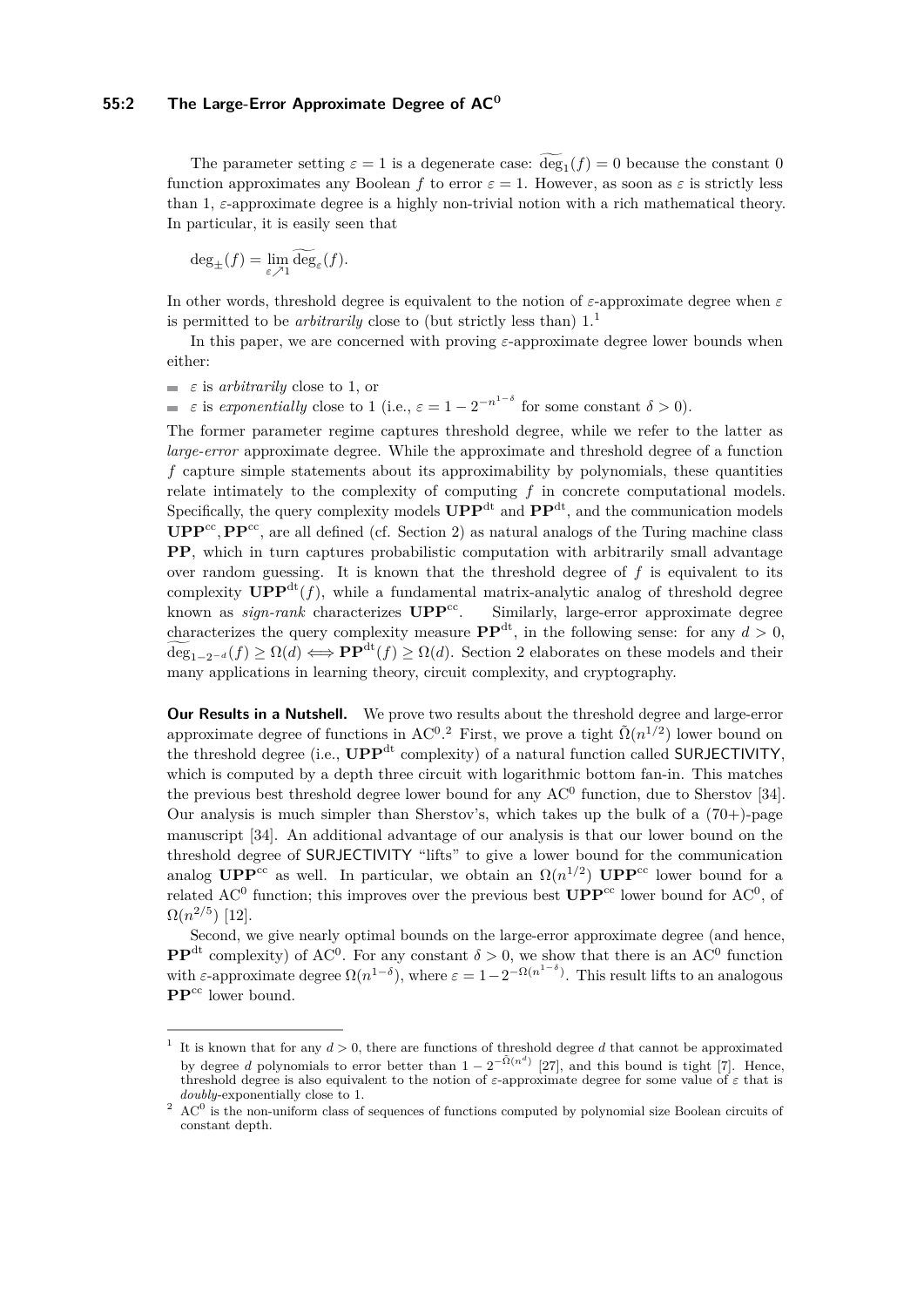<span id="page-2-0"></span>**Table 1** Comparison of our new bounds for AC<sup>0</sup> to prior work in roughly chronological order. The circuit depth column lists the depth of the Boolean circuit used to exhibit the bound, *δ* denotes an arbitrarily small positive constant, and *k* an arbitrary positive integer. All Boolean circuits are polynomial size.

| Reference          | $\overline{\mathbf{PP}^{\text{dt}}}$                                       | $\mathbf{PP}^{\text{cc}}$           | UPP <sup>dt</sup>                     | $\mathbf{UPP}^{\mathrm{cc}}$ | Circuit        |
|--------------------|----------------------------------------------------------------------------|-------------------------------------|---------------------------------------|------------------------------|----------------|
|                    | $log(threshold weight) log(1/discrepancy) threshold degree log(sign-rank)$ |                                     |                                       |                              | Depth          |
| $\left[ 23\right]$ |                                                                            |                                     | $\Omega(n^{1/3})$                     |                              | $\overline{2}$ |
| $[20]$             | $\Omega(n^{1/3})$                                                          |                                     |                                       |                              | 3              |
| $[16]$             |                                                                            | $\Omega(\log^k(n))$                 |                                       | $\Omega(\log^k(n))$          | O(k)           |
| $[25]$             | $\Omega(n^{1/3}\log^k n)$                                                  |                                     | $\overline{\Omega(n^{1/3}\log^k(n))}$ |                              | O(k)           |
| $[29]$             |                                                                            | $\Omega(n^{1/5})$                   |                                       |                              | 3              |
| [7, 31]            |                                                                            | $\Omega(n^{1/3})$                   |                                       |                              | 3              |
| $[28]$             |                                                                            |                                     |                                       | $\Omega(n^{1/3})$            | 3              |
| $[10]$             | $\Omega(n^{2/5})$                                                          | $\Omega(n^{2/5})$                   |                                       |                              | 3              |
| $[33]$             | $\overline{\Omega(n^{1/2-\delta})}$                                        | $\overline{\Omega(n^{1/2-\delta})}$ | $\Omega(n^{1/2-\delta})$              |                              | $O(1/\delta)$  |
| $[34]$             | $\Omega(n^{3/7})$                                                          |                                     | $\Omega(n^{3/7})$                     |                              | 3              |
| $[34]$             | $\Omega(n^{1/2})$                                                          | $\Omega(n^{1/2})$                   | $\Omega(n^{1/2})$                     |                              | $\overline{4}$ |
| $[12]$             |                                                                            |                                     |                                       | $\Omega(n^{2/5})$            | 3              |
| [11]               | $\Omega(n^{1/2-\delta})$                                                   | $\Omega(n^{1/2-\delta})$            |                                       |                              | 3              |
| This work          | $\tilde{\Omega}(n^{1/2})$                                                  | $\tilde{\Omega}(n^{1/2})$           | $\overline{\tilde{\Omega}(n^{1/2})}$  |                              | 3              |
| This work          |                                                                            |                                     |                                       | $\tilde{\Omega}(n^{1/2})$    | $\overline{7}$ |
| This work          | $\Omega(n^{1-\delta})$                                                     | $\Omega(n^{1-\delta})$              |                                       |                              | $O(1/\delta)$  |

To summarize our results succinctly:

- We prove a  $\tilde{\Omega}(n^{1/2})$  lower bound on the **UPP** complexity of **SURJECTIVITY** in the query setting, and of a related  $AC^0$  function in the communication setting.
- We prove a  $\Omega(n^{1-\delta})$  lower bound on the **PP** complexity of some AC<sup>0</sup> circuit of depth  $O(1/\delta)$ , in both the query and communication settings.

Table [1](#page-2-0) compares our new lower bounds for  $AC<sup>0</sup>$  to the long line of prior works with similar goals.

**Context and Prior Work.** The study of both large-error approximate degree and threshold degree has led to many breakthrough results in theoretical computer science, especially in the algorithmic and complexity-theoretic study of constant depth circuits. For example, threshold degree upper bounds are at the core of many of the fastest known PAC learning algorithms. This includes the notorious case of polynomial size CNF formulas on *n* variables, for which the fastest known algorithm [\[19\]](#page-14-10) runs in time  $\exp(\tilde{O}(n^{1/3}))$  owing to a  $\tilde{O}(n^{1/3})$ upper bound on the threshold degree of any such formula. This upper bound is tight, matching a classic  $\Omega(n^{1/3})$  lower bound of Minsky and Papert [\[23\]](#page-14-2) for the following read-once CNF:  $AND_{n^{1/3}} \circ OR_{n^{2/3}}$  (here, we use subscripts to clarify the number of inputs on which a function is defined).

In complexity theory, breakthrough results of Sherstov [\[29,](#page-14-6)[31\]](#page-14-7) and Buhrman et al. [\[7\]](#page-13-1) used lower bounds on large-error approximate degree to show that there are  $AC<sup>0</sup>$  functions with polynomial **PP**cc complexity. One notable implication of these results is that Allender's [\[1\]](#page-12-0) classic simulation of AC<sup>0</sup> functions by depth-three majority circuits is optimal. (This resolved an open problem of Krause and Pudlák [\[20\]](#page-14-3).) A subsequent, related breakthrough of Razborov and Sherstov [\[28\]](#page-14-8) used Minsky and Papert's lower bound on the threshold degree of  $AND_{n^{1/3}} \circ OR_{n^{2/3}}$  to prove the first polynomial  $UPP^{cc}$  lower bound for a function in AC<sup>0</sup>, answering an old open question of Babai et al. [\[2\]](#page-12-1).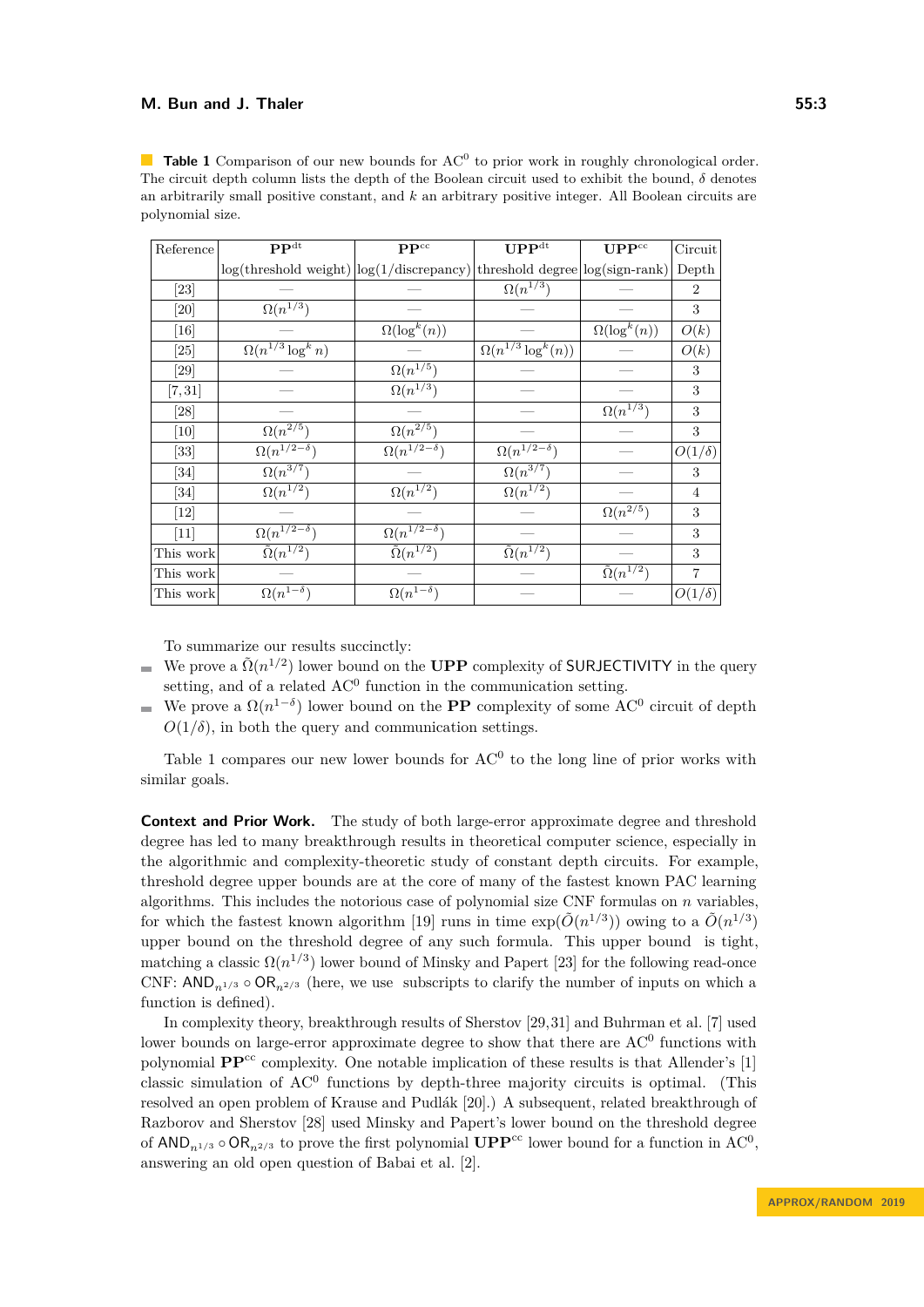#### **55:4 The Large-Error Approximate Degree of AC<sup>0</sup>**

These breakthrough lower bounds raised the intriguing possibility that  $AC<sup>0</sup>$  functions could be *maximally* hard for the  $UPP^{cc}$  and  $PP^{cc}$  communication models, as well as for related complexity measures. Nevertheless, the quantitative parameters achieved in these works are far from actually showing that this is the case. Indeed, the following basic questions about the complexity of AC<sup>0</sup> remain open.

▶ **Problem 1.** *Is there an AC*<sup>0</sup> function  $F: \{-1, 1\}^{n \times n} \to \{-1, 1\}$  with  $\text{UPP}^{cc}$  complexity  $\Omega(n)$ ?

<span id="page-3-1"></span>**► Problem 2.** *Is there an AC*<sup>0</sup> *function*  $F: \{-1,1\}^{n \times n} \to \{-1,1\}$  *with*  $\mathbf{PP}^{cc}$  *complexity*  $\Omega(n)$ ?

An affirmative answer to either question would be tight: *Every* function  $F: \{-1,1\}^n \times$  $\{-1,1\}$ <sup>n</sup>  $\rightarrow$   $\{-1,1\}$  has **UPP**<sup>cc</sup> and **PP**<sup>cc</sup> complexity at most *n*. Obtaining an affirmative answer to Open Problem 1 is harder than for Open Problem 2, since  $\mathbf{UPP}^{\text{cc}}(f) \leq \mathbf{PP}^{\text{cc}}(f)$ for all *f*.

Guided by these open problems, a sequence of works has established quantitatively stronger and more general lower bounds for  $AC^0$  functions [\[9–](#page-13-4)[13,](#page-13-5) [33,](#page-14-9) [34\]](#page-14-0). In addition to making partial progress toward resolving these questions, the techniques developed in these works have found fruitful applications in new domains. For example, Bouland et al. [\[6\]](#page-13-6) built on techniques from a number of aforementioned works [\[9,](#page-13-4)[10,](#page-13-2)[12,](#page-13-0)[33\]](#page-14-9) to resolve several old open questions about the relativized power of statistical zero knowledge proofs and their variants. As another example, our recent prior works [\[8,](#page-13-7) [13\]](#page-13-5) built on the same line of work to resolve or nearly resolve a number of longstanding open questions in quantum query complexity. Finally, large-error and threshold degree lower bounds on  $AC<sup>0</sup>$  functions have recently proved instrumental in the development of cryptographic secret-sharing schemes with reconstruction procedures in  $AC^0$  [\[4,](#page-13-8) [5,](#page-13-9) [14\]](#page-13-10). We thus believe that the new techniques developed in this work will find further applications, perhaps in unexpected areas.

Prior to our work, the best known result toward a resolution of Open Problem 1 was a  $\Omega(n^{2/5})$  lower bound on  $\mathbf{UPP}^{\text{cc}}$  complexity of an AC<sup>0</sup> function [\[12\]](#page-13-0), while the best known result toward Open Problem 2 was a  $\Omega(n^{1/2})$  bound on the **PP**<sup>cc</sup> complexity of a very complicated AC<sup>0</sup> circuit [\[34\]](#page-14-0).

## **1.1 Our Results In Detail**

# **1.1.1 Resolving the Threshold Degree of SURJECTIVITY**

**Surjectivity and its History.** Let *R* be a power of 2 and  $n = N \log R$ . The function SURJECTIVITY<sub>n</sub> (SURJ<sub>R,N</sub> for short) is defined as follows. Given an input in  $\{-1,1\}^n$ ,  $\text{SURJ}_{R,N}$  interprets the input as a list of *N* numbers  $(s_1, \ldots, s_N)$  from a range  $[R] :=$ {1*, . . . , R*}, and evaluates to −1 if and only if every element of the range [*R*] appears at least once in the list.<sup>[3](#page-3-0)</sup> SURJ<sub>R,N</sub> is computed by an  $AC^0$  circuit of depth three and logarithmic bottom fan-in, since it is equivalent to the  $AND<sub>R</sub>$  (over all range items  $r \in [R]$ ) of the  $OR<sub>N</sub>$ (over all inputs  $i \in [N]$ ) of "Is input  $s_i$  equal to  $r$ ?", where the quoted question is computed by a conjunction of width log *R* over the input bits.

 $SURJ_{R,N}$  has been studied extensively in the contexts of quantum query complexity and approximate degree. Beame and Machmouchi [\[3\]](#page-13-11) showed that computing SURJ*R,N* for  $R = N/2 + 1$  requires  $\tilde{\Omega}(n)$  quantum queries, making it the only known AC<sup>0</sup> function with linear quantum query complexity. Meanwhile, the  $(1/3)$ -approximate degree of  $\textsf{SURJ}_{R,N}$  was

<span id="page-3-0"></span><sup>&</sup>lt;sup>3</sup> As is standard, we associate  $-1$  with logical TRUE and  $+1$  with logical FALSE throughout.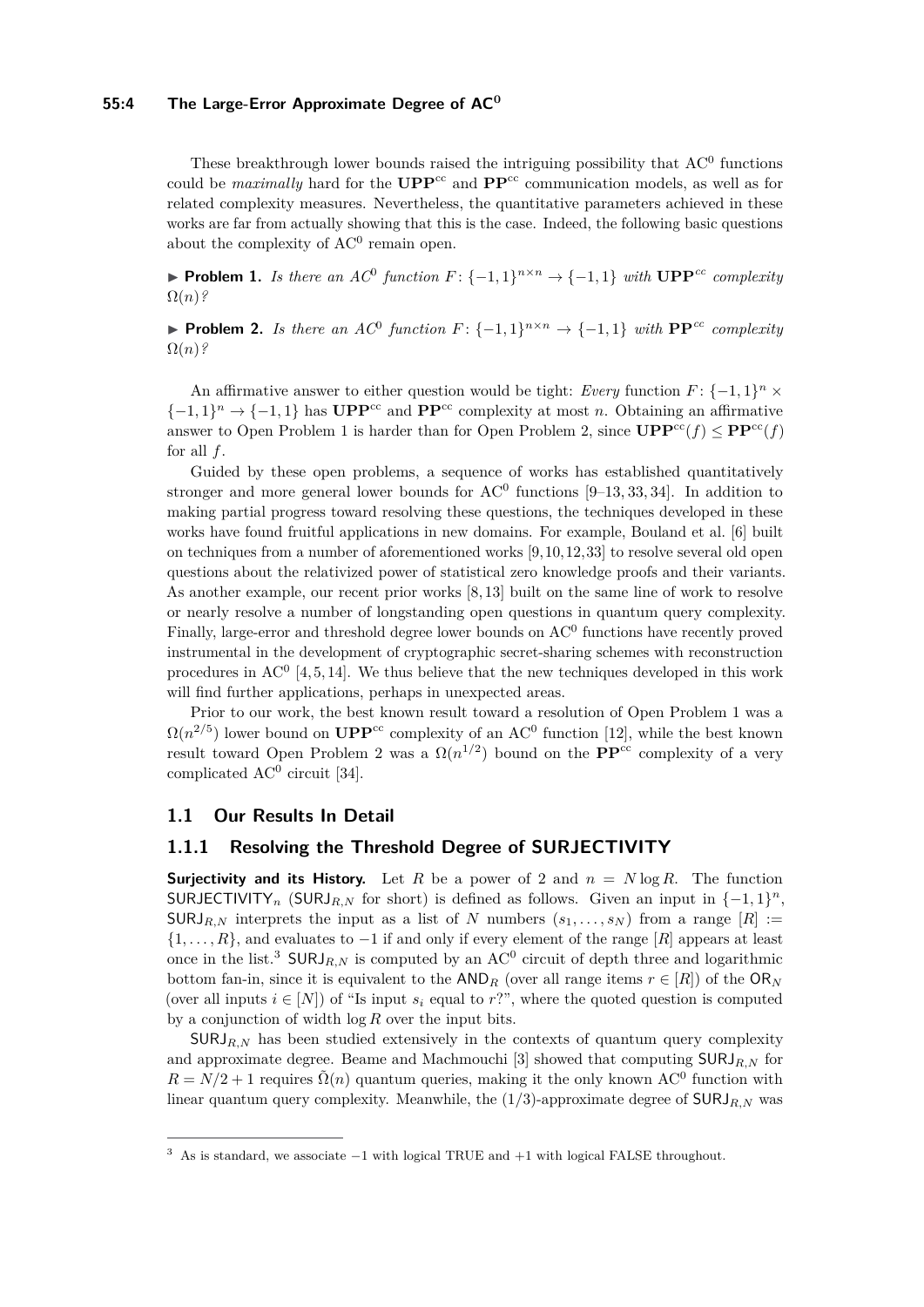recently shown to be  $\tilde{\Theta}(R^{1/4} \cdot N^{1/2})$ . The lower bound is from our prior work [\[8\]](#page-13-7), while the upper bound was shown by Sherstov [\[35\]](#page-15-1), with a different proof given in [\[8\]](#page-13-7). In particular, when  $R = N/2$ ,  $\widetilde{\deg}_{1/3}(\text{SURJ}_{R,N}) = \widetilde{\Theta}(N^{3/4})$ . Our prior works [\[8,](#page-13-7) [13\]](#page-13-5) built directly on the approximate degree lower bound for SURJ*R,N* to give near-optimal lower bounds on the  $(1/3)$ -approximate degree of AC<sup>0</sup> (see Section [3.3](#page-10-0) for details).

**Our Result.** In spite of the progress described above, the threshold degree SURJ<sub>R,N</sub> remained open. For  $R < N/2$ , an upper bound of  $\tilde{O}(\min\{R, N^{1/2}\})$  follows from standard techniques. The best known lower bound was  $\Omega(\min\{R, N^{1/3}\})$ , obtained by a reduction to Minsky and Papert's threshold degree lower bound for  $AND_{n^{1/3}} \circ OR_{n^{2/3}}$ . In this work, we settle the threshold degree of  $\text{SURJ}_R$ <sub>N</sub>, showing that the known upper bound is tight up to logarithmic factors.

<span id="page-4-1"></span>▶ **Theorem 3.** *For*  $R < N/2$ *, the threshold degree of* SURJ<sub>*R,N</sub> is*  $\tilde{\Theta}(\min\{R, N^{1/2}\})$ *. In*</sub> *particular, if*  $R = N^{1/2}$ ,  $\deg_{\pm}(\text{SURJ}_{R,N}) = \tilde{\Theta}(N^{1/2})$ *.* 

In addition to resolving a natural question in its own right, Theorem [3](#page-4-1) matches the best prior threshold degree lower bound for  $AC<sup>0</sup>$ , previously proved in [\[34\]](#page-14-0) for a much more complicated function computed by a circuit of strictly greater depth. Furthermore, with some extra effort, our lower bound for  $\textsf{SURJ}_{R,N}$  extends to give a  $\tilde{\Omega}(n^{1/2})$  lower bound on the  $\mathbf{UPP}^{\text{cc}}$  complexity of a related AC<sup>0</sup> function, yielding progress on Open Question 1 (cf. Section [1\)](#page-3-1). In contrast, Sherstov's  $\Omega(n^{1/2})$  threshold degree lower bound for AC<sup>0</sup> [\[34\]](#page-14-0) is not known to extend to  $\mathbf{UPP}^{\text{cc}}$  complexity. As stated in Section [1,](#page-3-1) the best previous  $\mathbf{UPP}^{\text{cc}}$ lower bound for an AC<sup>0</sup> function was  $\Omega(n^{2/5})$ .

<span id="page-4-3"></span>**► Corollary 4.** *There is an AC*<sup>0</sup> *function*  $F: \{-1,1\}^{n \times n} \to \{-1,1\}$  *such that*  $\text{UPP}^{cc}(F) \ge$  $\tilde{\Omega}(n^{1/2})$ .

# **1.1.2 AC<sup>0</sup> Has Nearly Maximal PPcc Complexity**

In our second result, for any constant  $\delta > 0$ , we exhibit an AC<sup>0</sup> function  $f: \{-1,1\}^n \to$  $\{ -1, 1 \}$  with  $\widetilde{\deg}_{\varepsilon}(f) = \Omega(n^{1-\delta})$  for some  $\varepsilon = 1 - 2^{-\Omega(n^{1-\delta})}$ . This is a major strengthening of our prior works [\[8,](#page-13-7) [13\]](#page-13-5), which proved a similar result for  $\varepsilon = 1/3$ . By combining this large-error approximate degree lower bound with a "query-to-communication lifting theorem" for **PP** [\[31\]](#page-14-7), we obtain a  $\Omega(n^{1-\delta})$  bound on the **PP**<sup>cc</sup> complexity of an AC<sup>0</sup> function, nearly resolving Open Question 2 from the previous section.

<span id="page-4-2"></span>**► Theorem 5.** For any constant  $\delta > 0$ , there is an AC<sup>0</sup> function  $F: \{-1, 1\}^{n \times n} \to \{-1, 1\}$ *with*  $\mathbf{PP}^{cc}(F) = \Omega(n^{1-\delta}).$ 

The best previous lower bound for the  $\mathbf{PP}^{\text{cc}}$  complexity of an AC<sup>0</sup> function was  $\Omega(n^{1/2})$  [\[34\]](#page-14-0).

## <span id="page-4-0"></span>**2 Algorithmic and Complexity-Theoretic Applications**

To introduce the applications of our results, we begin by defining the query complexity quantities  $\text{UPP}^{\text{dt}}$  and  $\text{PP}^{\text{dt}}$  and the communication complexity quantities  $\text{UPP}^{\text{cc}}$  and  $\text{PP}^{\text{cc}}$ .

**Query Models.** In randomized query complexity, an algorithm aims to evaluate a known Boolean function *f* on an unknown input  $x \in \{-1,1\}^n$  by reading as few bits of *x* as possible. We say that the *query cost* of a randomized algorithm is the maximum number of bits it queries for any input *x*.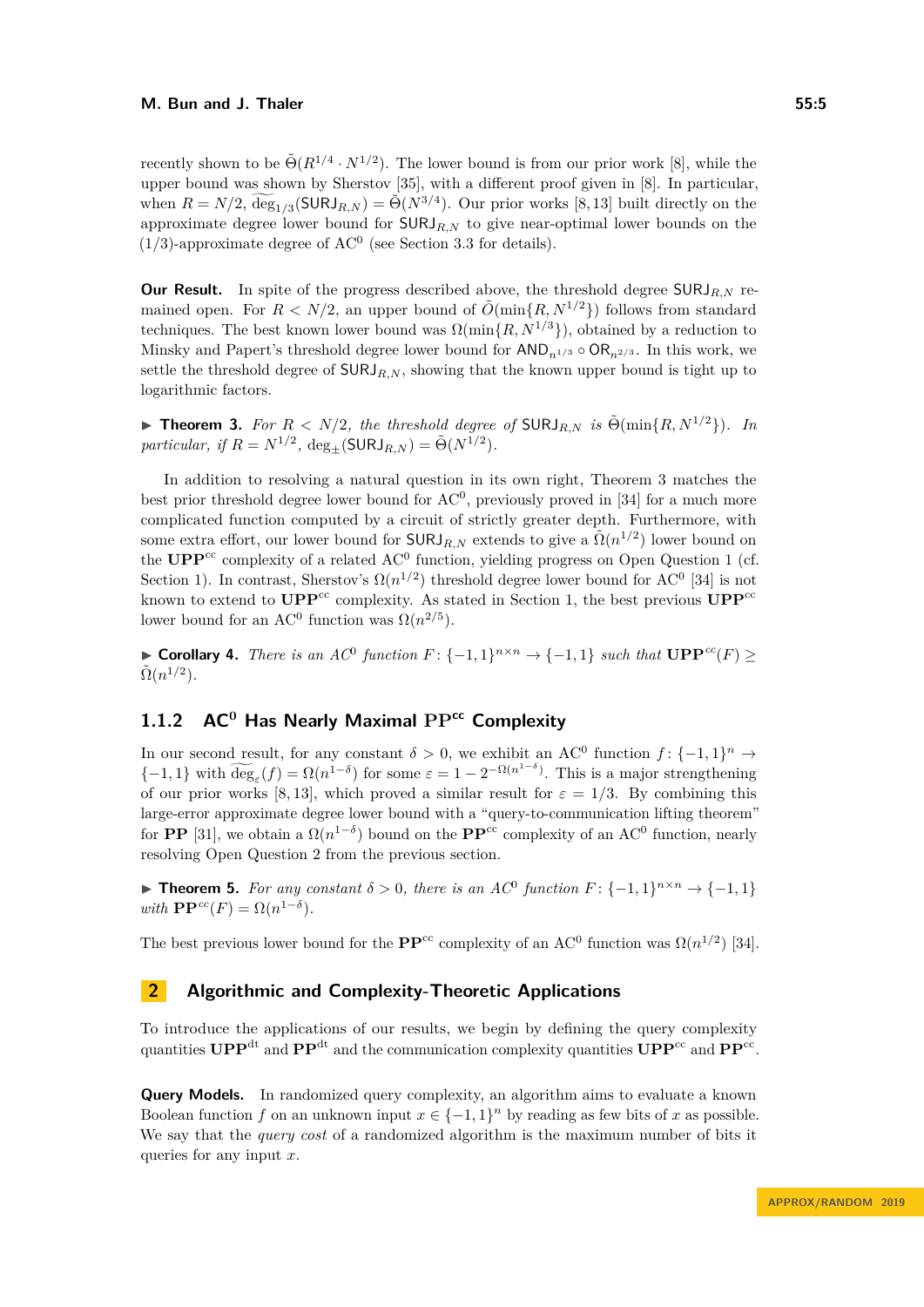### **55:6 The Large-Error Approximate Degree of AC<sup>0</sup>**

- UPP<sup>dt</sup> considers "unbounded error" randomized algorithms, which means that on any input *x*, the algorithm outputs  $f(x)$  with probability strictly greater than 1/2. **UPP**<sup>dt</sup> $(f)$ is the minimum query cost of any unbounded error algorithm for *f*.
- **PP**<sup>dt</sup> $(f)$  captures "large" (rather than unbounded) error algorithms. If a randomized query algorithm outputs  $f(x)$  with probability  $1/2 + \beta$  for all x, then the **PP**-cost of the algorithm is the sum of the query cost and  $log(1/\beta)$ . **PP**<sup>dt</sup>(*x*) is the minimum **PP**-cost of any randomized query algorithm for *f*.

**Communication Models.** UPP<sup>cc</sup> and PP<sup>cc</sup> consider the standard two-party setup where Alice holds an input *x* and Bob holds an input *y*, and they run a private-coin randomized communication protocol to compute a function  $f(x, y)$ , while minimizing the number of bits they exchange. In direct analogy to the query complexity measures above, we say that the *communication cost* of a randomized protocol is the maximum number of bits Alice and Bob exchange on any input  $(x, y)$ .

- **UPP**<sup>cc</sup>(*f*) [\[26\]](#page-14-11) is the minimum communication cost of any randomized protocol that outputs  $f(x, y)$  with probability strictly greater than  $1/2$  on all inputs  $(x, y)$ .
- **PP**<sup>cc</sup>(*f*) [\[2\]](#page-12-1) is the minimum **PP**-cost of a protocol for *f*, where the **PP**-cost of a protocol that outputs  $f(x, y)$  with probability  $1/2 + \beta$  for all  $(x, y)$  is the sum of the communication cost and  $\log(1/\beta)$ .

We now give an overview of the applications of Theorem [5](#page-4-2) and Corollary [4.](#page-4-3)

# **2.1 Applications of Theorem [5](#page-4-2)**

**PP<sup>cc</sup>** is known to be equivalent to two measures of central importance in learning theory and communication complexity, namely *margin complexity* [\[22\]](#page-14-12) and *discrepancy* [\[18\]](#page-14-13). Hence, Theorem [5](#page-4-2) implies that  $AC<sup>0</sup>$  has nearly maximal complexity under both measures. Below, we highlight four additional applications.

- **Communication Complexity**. The  $\mathbf{PP}^{\text{cc}}$  communication model can efficiently simulate almost every two-party communication model, including **P** (i.e., deterministic communication), **BPP** (randomized communication), **BQP** (quantum), and **PNP**. The only well-studied exceptions are **UPP**cc, and communication analogs of the polynomial hierarchy (the latter of which we do not know how to prove lower bounds against). Hence, in showing that  $AC^0$  has essentially maximal  $PP^{cc}$  complexity, we subsume or nearly subsume all previous results on the communication complexity of  $AC<sup>0</sup>$ .
- **Cryptography**. Bogdanov et al. [\[4\]](#page-13-8) observed that for any  $f: \{-1, 1\}^n \to \{-1, 1\}$  and  $d > 0$ , if one shows that  $\deg_{\varepsilon}(f) \geq d$ , then one obtains a scheme for sharing a secret bit *b* ∈ {-1, 1} among *n* parties such that any subset of *d* shares provides no reconstruction advantage, yet applying *f* to all *n* shares yields *b* with probability at least  $1/2 + \varepsilon/2$ . They combined this with known approximate degree lower bounds for  $AC<sup>0</sup>$  functions to get secret sharing schemes with reconstruction procedures in AC<sup>0</sup>. Via this connection, an immediate corollary of Theorem [5](#page-4-2) is a nearly optimal secret sharing scheme in  $AC<sup>0</sup>$ : for any desired constant  $\delta > 0$ , any subset of  $n^{1-\delta}$  shares provides no reconstruction advantage, yet all  $n$  shares can be successfully reconstructed (by applying an  $AC^0$  function) with probability  $1 - 2^{-n^{1-\delta}}$ .
- **Learning Theory**. Valiant [\[38\]](#page-15-2) introduced the *evolvability* model in an effort to quantify m. how (and which) mechanisms can evolve in realistic population sizes within realistic time periods. Feldman [\[15\]](#page-13-12) showed that the "weak evolvability" of a class of functions  $\mathcal{F} = \{\phi_1, \ldots, \phi_{|\mathcal{F}|}\}\$ is characterized by the **PP**<sup>cc</sup> complexity of the function  $F(x, y) =$  $\phi_x(y)$ . Hence, a consequence of Theorem [5](#page-4-2) is that there are AC<sup>0</sup> functions that are nearly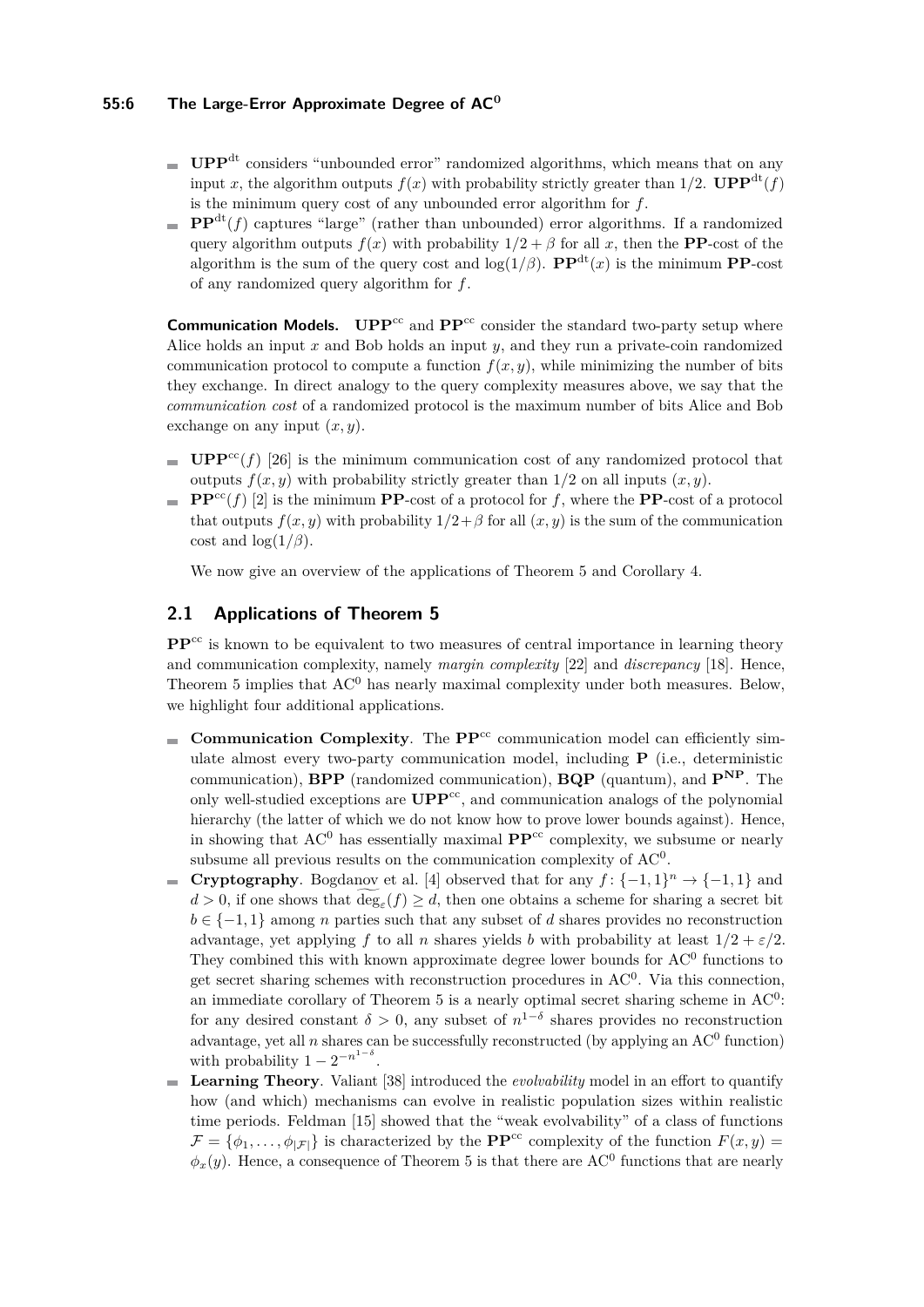maximally hard to evolve (i.e., for any constant  $\delta > 0$ , there are AC<sup>0</sup> functions that require either  $2^{n^{1-\delta}}$  generations, or populations of size  $2^{n^{1-\delta}}$  to evolve, even if one only wants to evolve a mechanism that has advantage just  $2^{-n^{1-\delta}}$  over random guessing).

We also obtain a nearly optimal  $2^{n^{1-\delta}}$  lower bound on the *threshold weight* of an AC<sup>0</sup> function. Threshold weight is another central quantity underlying many algorithmic results in learning theory. Our results rule out the possibility that algorithms based on threshold weight bounds can PAC learn  $AC<sup>0</sup>$  in time significantly faster than  $2<sup>n</sup>$ .

**Circuit Complexity.** If  $\mathbf{PP}^{\text{cc}}(f) \geq d$ , then *f* is not computable by Majority-of- $\overline{a}$ Threshold circuits of size  $2^{\Omega(d)}$  [\[24\]](#page-14-14). Hence, by showing that AC<sup>0</sup> has nearly maximal  $PP^{cc}$  complexity, we show that there are  $AC^0$  functions that are not computed by Majority-of-Threshold circuits of size  $2^{n^{1-\delta}}$ . That is, AC<sup>0</sup> has essentially no non-trivial simulation by Majority-of-Threshold circuits (in contrast,  $AC<sup>0</sup>$  can be efficiently simulated by depth-three Majority circuits [\[1\]](#page-12-0)).

#### **2.2 Applications of Corollary [4](#page-4-3)**

As indicated in Section [1,](#page-0-0)  $\mathbf{UPP}^{\text{cc}}(F)$  is known to be characterized by (the logarithm of) of the *sign-rank* of the matrix  $[F(x, y)]_{x,y\in\{-1,1\}^{n\times n}}$  [\[26\]](#page-14-11).<sup>[4](#page-6-0)</sup> Hence, Corollary [4](#page-4-3) implies an  $\exp(\tilde{\Omega}(n^{1/2}))$  lower bound on the sign-rank of AC<sup>0</sup> function. Below, we highlight two additional applications of Corollary [4,](#page-4-3) based on the following connections between communication complexity, circuit complexity, and learning theory.

In communication complexity,  $\mathbf{UPP}^{\text{cc}}$  is the most powerful two-party model against which we know how to prove lower bounds. In circuit complexity, if  $\mathbf{UPP}^{\text{cc}}(f) \geq d$ , then f cannot be computed by Threshold-of-Majority circuits of size  $2^{\Omega(d)}$  [\[17\]](#page-14-15). (Threshold-of-Majority circuits represent the most powerful class of threshold circuits against which we can prove superpolynomial lower bounds.) In learning theory, it is commonly assumed that data can be classified by a halfspace in many dimensions; the **UPP**<sup>cc</sup>-complexity of a concept class precisely captures how many dimensions are needed. To connect this to a previously mentioned example, Klivans and Servedio [\[19\]](#page-14-10) observed that an upper bound of *d* on the **UPP**<sup>cc</sup> complexity of a concept class C yields a PAC learning for C running in time  $2^{O(d)}$ . They used this result to give a  $2^{\tilde{O}(n^{1/3})}$ -time algorithm for PAC-learning CNFs. This remains the state-of-the-art algorithm for this fundamental problem. Accordingly, Corollary [4](#page-4-3) has the following implications.

- **Circuit Complexity.** There are  $AC<sup>0</sup>$  functions that are not computable by Thresholdof-Majority Circuits of size  $2^{\tilde{\Omega}(n^{1/2})}$ .
- **Learning Theory. UPP<sup>cc</sup>-based learning algorithms cannot learn**  $AC^0$  **in time better**  $\equiv$ than  $2^{\tilde{\Omega}(n^{1/2})}$ .

# **3 Techniques**

# <span id="page-6-2"></span>**3.1 The SURJECTIVITY Lower Bound**

For a function  $f_n$ , let  $f^{\leq N}$  denote the partial function obtained by restricting f to the domain of inputs of Hamming weight at most *N*. The *ε*-approximate degree of  $f^{\leq N}$ , denoted  $deg_{\varepsilon}(f^{\leq N})$ , is the least degree of a real polynomial *p* such that

<span id="page-6-1"></span> $|p(x) - f(x)| \leq \varepsilon$  for all inputs *x* of Hamming weight at most *N*. (1)

<span id="page-6-0"></span><sup>&</sup>lt;sup>4</sup> The sign-rank of a matrix *M* with entries in  $\{\pm 1\}$  is the least rank of a real matrix *M'* that agrees in sign with *M* entry-wise.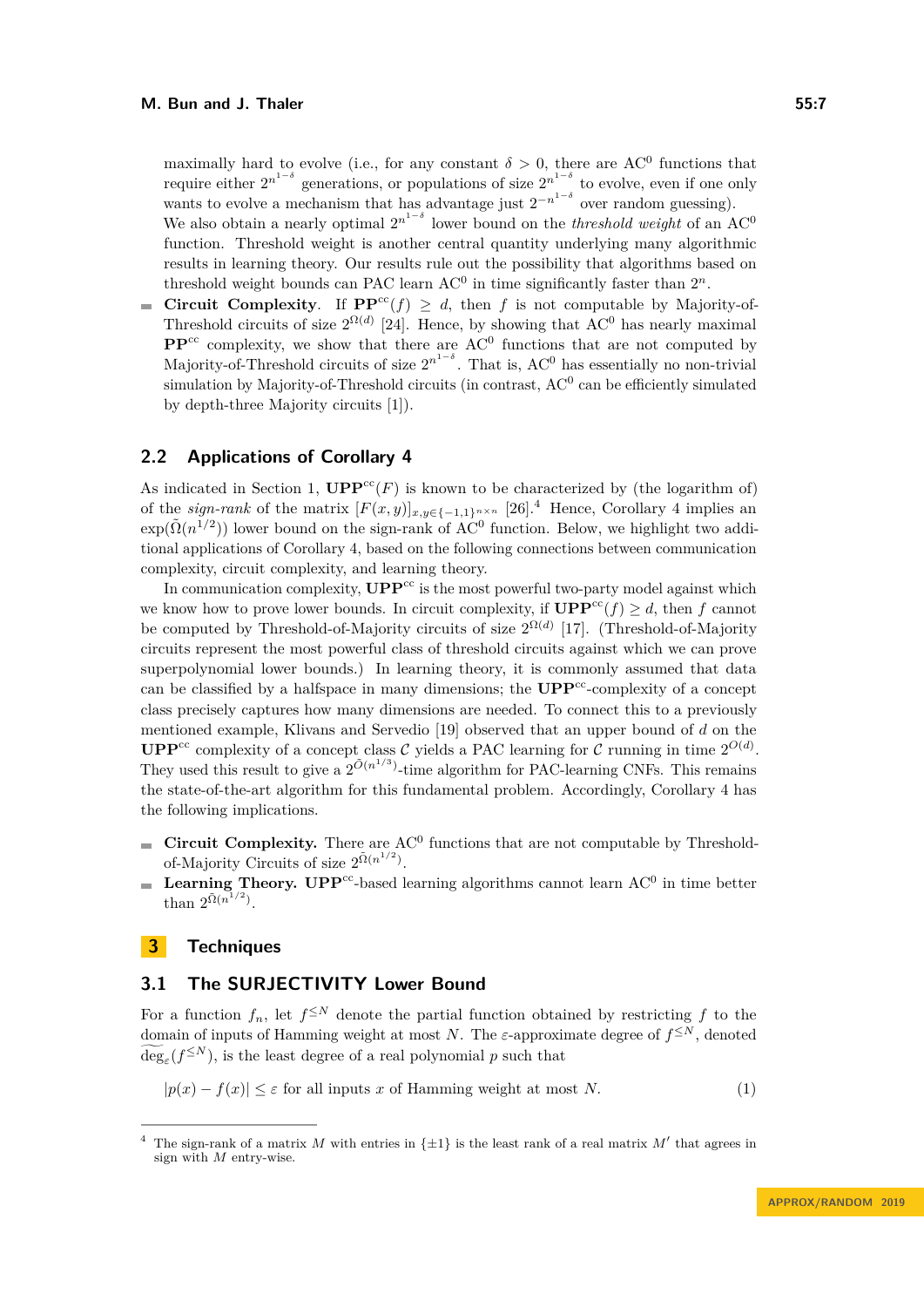Note that Property [\(1\)](#page-6-1) allows *p* to *behave arbitrarily* on inputs *x* of Hamming weight more than *N*. Similarly, the threshold degree of  $f^{\leq N}$  is the least degree of a real polynomial *p* such that

 $p(x) \cdot f(x) > 0$  for all inputs *x* of Hamming weight at most *N*.

Our prior work [\[13\]](#page-13-5) showed the  $\varepsilon$ -approximate (respectively, threshold) degree of  $\text{SURJ}_{R,N}$  is *equivalent* to the *ε*-approximate (respectively, threshold) degree of  $(AND_R \circ OR_N)^{\leq N}$ . Hence, the main technical result underpinning our threshold degree lower bound for SURJ is the following theorem about the threshold degree of  $(\text{AND}_R \circ \text{OR}_N)^{\leq N}$  (we have made no effort to optimize the logarithmic factors).

<span id="page-7-0"></span>► **Theorem 6.** Let  $R = N^{1/2}$ . Then  $\deg_{\pm} ((AND_R \circ OR_N)^{\leq N}) = \Omega(N^{1/2}/\log^{3/2} N)$ .

**Discussion.** Theorem [6](#page-7-0) is a substantial strengthening of the classic result of Minsky and Papert [\[23\]](#page-14-2) mentioned above, which established that the total function  $MP_{N^{1/2},N}$  :=  $AND_{N^{1/2}} \circ OR_N$  on  $n = N^{3/2}$  inputs has threshold degree  $\Omega(N^{1/2})$ . Theorem [6](#page-7-0) establishes that Minsky and Papert's lower bound holds even under the promise that the input has Hamming weight at most  $N = n^{2/3}$ . That is, any polynomial that sign-represents  $\mathsf{AND}_{n^{1/3}} \circ \mathsf{OR}_{n^{2/3}}$  on inputs of Hamming weight at most  $n^{2/3}$  has degree  $\tilde{\Omega}(n^{1/3})$ , *even when p is allowed to behave arbitrarily on inputs of Hamming weight larger than n* 2*/*3 .

**Proof overview for Theorem [6](#page-7-0) and comparison to prior work.** Like much recent work on approximate and threshold degree lower bounds, our proof makes use of *dual polynomials*. A dual polynomial is a dual solution to a certain linear program capturing the approximate or threshold degree of any function, and acts as a certificate of the high approximate or threshold degree of the function.

A dual polynomial that witnesses the fact that  $\deg_{\pm}(f_M) \geq d$  is a function  $\psi$ : {-1,1}<sup>M</sup> → {−1*,* 1} satisfying three properties:

- $\psi(x) \cdot f(x) \geq 0$  for all  $x \in \{-1,1\}^M$ . If  $\psi$  satisfies this condition, we say  $\psi$  agrees in sign with *f*.
- $\sum_{x \in \{-1,1\}^M} |\psi(x)| = 1$ . If  $\psi$  satisfies this condition, it is said to have  $\ell_1$ -norm equal to 1.
- For all polynomials  $p: \{-1, 1\}^M \to \mathbb{R}$  of degree at most  $d, \sum_{x \in \{-1, 1\}^M} p(x) \cdot \psi(x) = 0$ . If  $\psi$  satisfies this condition, it is said to have *pure high degree* at least *d*.

A dual witness for the fact that  $\deg_{\varepsilon}(f_M) \geq d$  is similar, except that the first condition is replaced with:

 $\sum_{x \in \{-1,1\}^M} \psi(x) \cdot f(x) > \varepsilon$ . If  $\psi$  satisfies this condition, it is said to be *ε-correlated* with *f*. If  $\psi(x) \cdot f(x) < 0$ , we say that  $\psi$  *makes an error* at *x*.

Sherstov [\[34\]](#page-14-0) reproved Minsky and Papert's result by constructing an explicit dual witness for  $MP_{N^{1/2},N}$ , via a two-step process. First, Sherstov started with a dual witness  $\psi_{\text{base}}$  for the fact that

$$
\widetilde{\deg}_{\varepsilon}(\mathsf{MP}_{N^{1/2},N}) = \Omega(N^{1/2}), \text{ for } \varepsilon = 1 - 2^{-N^{1/2}}.
$$

The function  $\psi_{\text{base}}$  was introduced in our prior work [\[10\]](#page-13-2), where it was constructed by combining a dual witness for  $AND_{N^{1/2}}$  with a dual witness for  $OR_N$  via a technique called dual block composition [\[21,](#page-14-16) [32,](#page-14-17) [37\]](#page-15-3).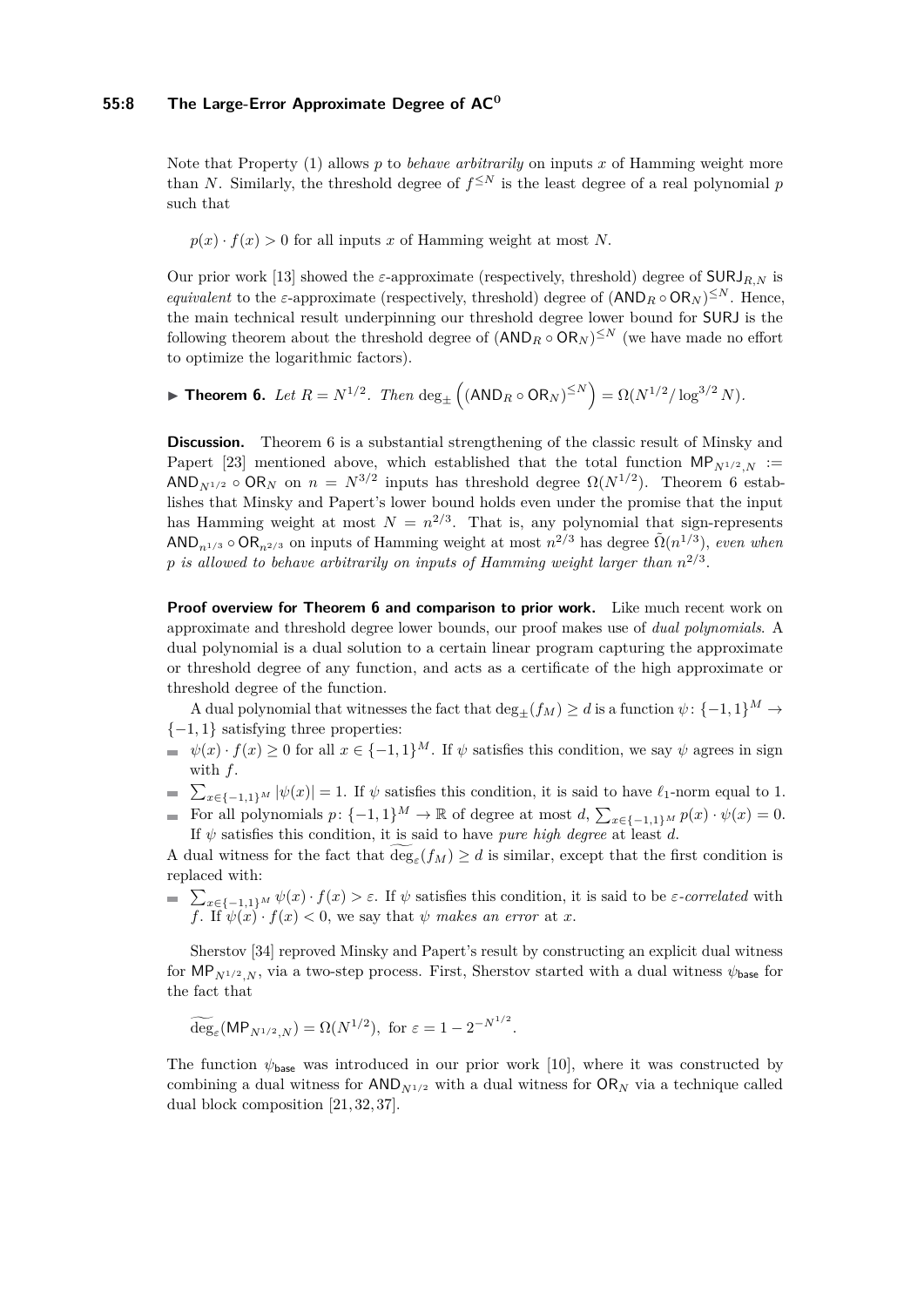Unfortunately,  $\psi_{\text{base}}$  falls short of witnessing Minsky and Papert's threshold degree lower bound because it makes errors on some inputs. In the second step of Sherstov's construction [\[34\]](#page-14-0), he adds in a correction term that zeros out the errors of  $\psi_{\text{base}}$ , without disturbing the sign of  $\psi_{\text{base}}$  on any other inputs, and without lowering its pure high degree.

Theorem [6](#page-7-0) asserts that  $MP_{N^{1/2},N}^{\leq N}$  satisfies the same threshold degree lower bound as  $MP_{N^{1/2}N}$  itself. To prove Theorem [6,](#page-7-0) we need to construct a dual witness  $\psi$  that not only reproves Minsky and Papert's classic lower bound for  $MP_{N^{1/2},N}$ , but also satisfies the extra condition that:

<span id="page-8-0"></span>
$$
\psi(x) = 0 \text{ for all inputs } x \text{ of Hamming weight more than } N. \tag{2}
$$

To accomplish this, we apply a novel strategy that can be thought of as a three-step process. First, like Sherstov, we start with  $\psi_{\text{base}}$ . Second, we modify  $\psi_{\text{base}}$  to obtain a dual witness  $\psi'_{\text{base}}$  that places significant mass on all inputs of Hamming weight at most *d*, for some  $d = \tilde{\Omega}(N^{1/2})$  (details of the construction of  $\psi'_{\text{base}}$  are described two paragraphs hence). More specifically, we ensure that  $\psi'_{\text{base}}$  satisfies:

<span id="page-8-1"></span>
$$
|\psi'_{\text{base}}(x)| \gg n^{-d} \text{ for all inputs } x \text{ of Hamming weight at most } d. \tag{3}
$$

We refer to this property by saying that  $\psi'_{\text{base}}$  is "smooth" or "large" on all inputs of Hamming weight at most *d*. Note that, in modifying  $\psi_{\text{base}}$  to obtain  $\psi'_{\text{base}}$ , we do *not* correct the errors that  $\psi_{\text{base}}$  makes, nor do we ensure that  $\psi'_{\text{base}}$  is supported on inputs of Hamming weight at most *N*.

Third, we add in a correction term, very different than Sherstov's correction term, that not only zeros out the errors of  $\psi'_{\text{base}}$ , but also zeros out any mass it places on inputs of Hamming weight more than *N*. While the general technique we use to construct this correction term appeared in our prior works [\[8,](#page-13-7) [13\]](#page-13-5), the novelty in our construction and analysis is two-fold. First, the technique was used in our prior work only to zero out mass placed on inputs of Hamming weight more than *N* (i.e., to ensure that Equation [\(2\)](#page-8-0) is satisfied), not to correct errors. Second, and more importantly, we crucially exploit the largeness of  $\psi'_{\text{base}}$  on inputs of Hamming weight at most *d* to ensure that the correction term does not disturb the sign of  $\psi'_{\text{base}}$  on any inputs other than those on which it is deliberately being zeroed out. This is what enables us to obtain a threshold degree lower bound, whereas our prior works  $[8, 13]$  $[8, 13]$ were only able to obtain *ε*-approximate degree lower bounds for *ε* bounded away from 1.

Our "smoothing followed by correction" approach appears to be significantly more generic than the correction technique of [\[34\]](#page-14-0). For example, prior work of Bouland et al. [\[6\]](#page-13-6) proved an  $\Omega(n^{1/4})$  lower bound on the threshold degree of a certain function denoted  $GAPMAJ<sub>n1/4</sub> \circ PTP<sub>n3/4</sub>$ , and used this result to give an oracle separating the oracle complexity classes SZK and UPP, thereby answering an open question of Watrous from 2002. Our techniques can be used to give a much simpler proof of this result, as well as several others appearing in the literature (for brevity, we omit the details of these simpler proofs of prior results). We are confident that our technique will find additional applications in the future.

**Details of the smoothing step.** As stated above, the dual witness  $\psi_{\text{base}}$  from our prior work does not satisfy the property we need (cf. Equation [\(3\)](#page-8-1)) of being "large" on all inputs of Hamming weight at most  $d = \tilde{\Omega}(N^{1/2})$ .

Fortunately, we observe that although  $\psi_{\text{base}}$  is *not* large on all inputs of Hamming weight at most *d*, it *is* large on one very special input of low Hamming weight, namely the ALL-FALSE input. That is,  $\psi_{\text{base}}(1) \geq 2^{-d}$ . So we just need a way to "bootstrap" this largeness property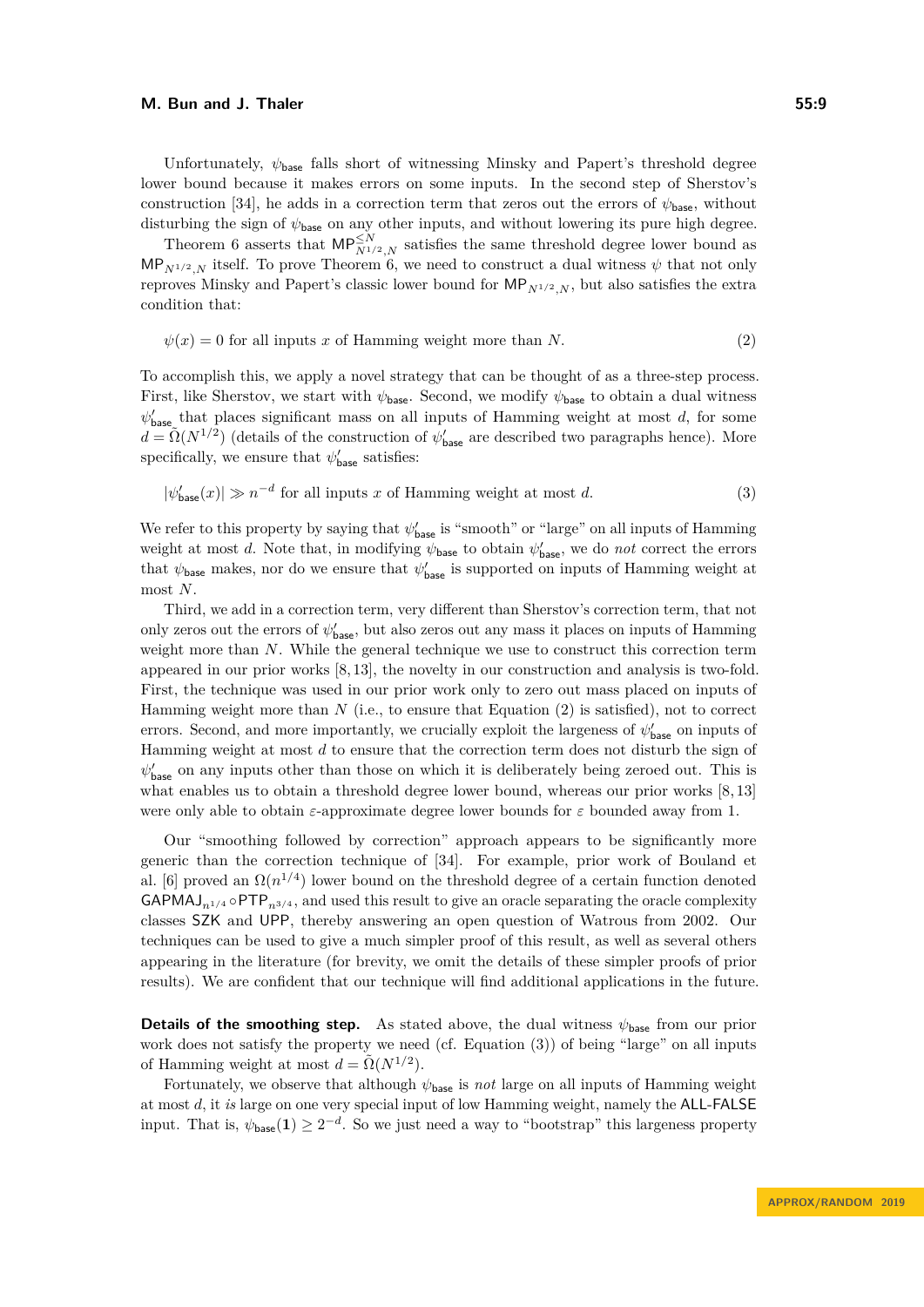#### **55:10 The Large-Error Approximate Degree of AC<sup>0</sup>**

on **1** to a largeness property on all inputs of Hamming weight at most *d*. Put another way, we need to be able to treat other inputs of Hamming weight at most *d* as if they actually have Hamming weight 0. But  $MP_{N^{1/2}N} := AND_{N^{1/2}} \circ OR_N$  has a property that enables precisely this: we can fix the inputs to any constant fraction *c* of the OR gates to an arbitrary value in  $OR^{-1}(-1)$ , and the remaining function of the unrestricted inputs is  $AND_{(1-c)}$ <sub>*R*</sub> ◦ OR<sub>*N*</sub>. This is "almost" the same function as  $AND_R \circ OR_N$ ; we have merely slightly reduced the top fan-in, which does not substantially lower the threshold degree of the resulting function.

We exploit the above observation to achieve the following: for each input *x* of Hamming weight at most *d*, we build a dual witness  $\nu_x$  targeted at *x* (i.e., that essentially treats *x* as if it is the ALL-FALSE input). We do this as follows. Let *T* be the set of all OR gates that are fed one or more  $-1$ s by *x*, and let  $S \subseteq [N^{1/2} \cdot N]$  be the union of the inputs to each of the OR gates in *T*. Let  $\psi_{\text{base}}$  be the dual witness for  $AND_{N^{1/2}-|T|} \circ OR_N$  given in our prior work [\[10\]](#page-13-2). We let

$$
\nu_x(y) = \begin{cases} \psi_{\text{base}}(y_{\bar{S}}) & \text{if } y_S = x_S \\ 0 & \text{otherwise,} \end{cases}
$$

where  $y_{\overline{S}}$  denotes the set of all the coordinates of *y* other than those in *S*.

The dual witness  $\psi'_{\text{base}}$  is then defined to be the average of the  $\nu_x$ 's, over all inputs *x* of Hamming weight at most *d*. This averaged dual witness  $\psi'_{\text{base}}$  has all of the same useful properties as  $\psi_{\text{base}}$ , and additionally satisfies the key requirement captured by Equation [\(3\)](#page-8-1).

# **3.2 Extension to UPPcc: Proof of Corollary [4](#page-4-3)**

Building on the celebrated framework of Forster [\[16\]](#page-14-4), Razborov and Sherstov [\[28\]](#page-14-8) developed techniques to translate threshold degree lower bounds into sign-rank lower bounds. Specifically, they showed that, in order for a threshold degree lower bound of the form  $\deg_{+}(f_n) \geq d$  to translate into a  $\mathbf{UPP}^{\text{cc}}$  lower bound for a related function *F*, it suffices for the threshold degree lower bound for  $f_n$  to be exhibited by a dual witness  $\phi$  satisfying the following smoothness condition:

<span id="page-9-0"></span>
$$
|\phi(x)| \ge 2^{-O(d)} \cdot 2^{-n} \text{ for all but a } 2^{-\Omega(d)} \text{ fraction of inputs } x \in \{-1, 1\}^n. \tag{4}
$$

Note that this is a different smoothness condition than the one satisfied by the dual witness  $\psi'_{\text{base}}$  discussed above for  $\mathsf{MP}_{N^{1/2},N}$  (cf. Equation [\(3\)](#page-8-1)): on inputs *x* of Hamming weight at most *d*,  $|\psi_{\text{base}}'(x)|$  is always at least  $n^{-d} \gg 2^{-d} \cdot 2^{-n}$ , whereas on inputs *x* of Hamming weight more than *d*,  $|\psi'_{base}(x)|$  may be 0. In words,  $|\psi'_{base}(x)|$  is *very large* on inputs *x* of Hamming weight at most *d*, but may not be large at all on inputs of larger Hamming weight. In contrast, Equation [\(4\)](#page-9-0) requires a dual witness to be "somewhat large" (within a  $2^{-O(d)}$ factor of uniform) on *nearly all* inputs.

In summary, our construction of a dual witness for  $MP_{N^{1/2},N}^{\leq N}$  that is sketched in the previous subsection is not sufficient to apply Razborov and Sherstov's framework to SURJ*R,N* , for two reasons. First, the dual witness we construct for  $MP_{N^{1/2},N}^{\leq N}$  is not smooth in the sense of Equation [\(4\)](#page-9-0), as it is only "large" on inputs of Hamming weight at most *d*. Second, to apply Razborov and Sherstov's framework to  $\textsf{SURJ}_{R,N}$ , we actually need to give a smooth dual witness for  $\mathsf{SURJ}_{R,N}$  itself, not for  $\mathsf{MP}_{N^{1/2},N}^{\leq N}$ . Note that  $\mathsf{SURJ}_{R,N}$  is defined over the domain  $\{-1, 1\}^n$  where  $n = N \log R$ , while  $\mathsf{MP}_{N^{1/2},N}^{\leq N}$  is defined over subset of  $\{-1, 1\}^{NR}$ consisting of inputs of Hamming weight at most *N*.

We address both of the above issues as follows. First, we show how to turn our dual witness *µ* for  $MP_{N^{1/2},N}^{\leq N}$  into a dual witness  $\hat{\sigma}$  for the fact that  $\deg_{\pm}(\text{SURJ}_{R,N}) \geq d$ , such that  $\hat{\sigma}$  inherits the "largeness" property of  $\mu$  on inputs of Hamming weight at most  $d$ . Second, we transform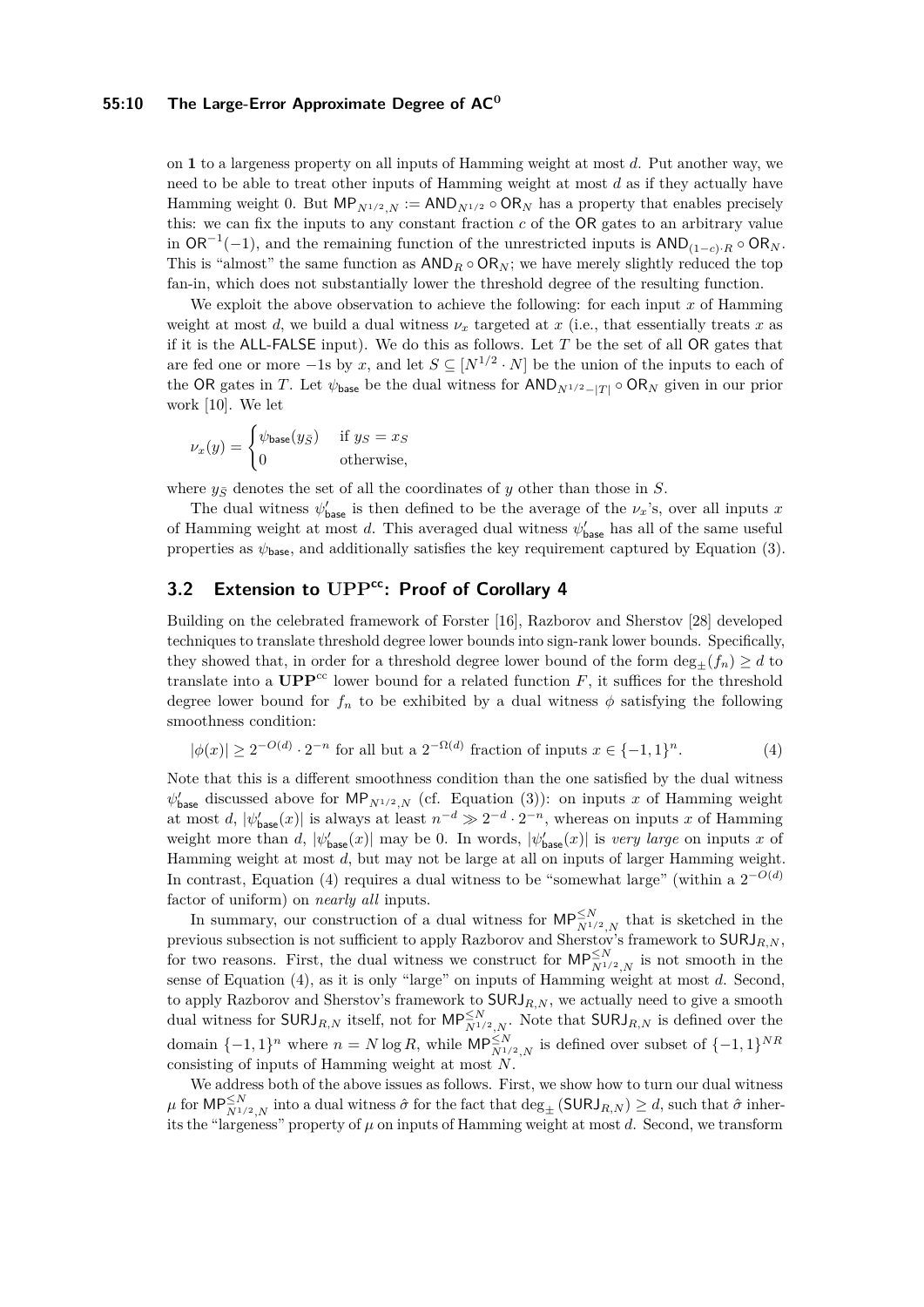$\hat{\sigma}$  into a dual witness  $\tau$  for the fact that  $\deg_{\pm} (\text{SURJ}_{R,N} \circ \text{AND}_{\log^2 n} \circ \text{PARITY}_{\log^3 n}) \geq d$ , such that  $\tau$  satisfies the smoothness condition given in Equation [\(4\)](#page-9-0). We conclude that  $SURJ_{R,N} \circ AND_{\log^2 n} \circ PARITY_{\log^3 n}$  can be transformed into a related function *F* (on  $\tilde{O}(n)$ )

# <span id="page-10-0"></span>**3.3 The PPcc Bound: Proof of Theorem [5](#page-4-2)**

inputs, and which is also in  $AC^0$ ) that has sign-rank  $\exp(\tilde{\Omega}(n^{1/2}))$ .

As mentioned in Section [1.1.2,](#page-4-2) the core of Theorem [5](#page-4-2) is to exhibit an  $AC^0$  function  $f$  such that  $\widetilde{\deg}_{\varepsilon}(f) = \Omega(n^{1-\delta})$  for some  $\varepsilon = 1 - 2^{-\Omega(n^{1-\delta})}$ . To accomplish this, we prove a hardness amplification theorem that should be understood in the context of a weaker result from our prior work [\[13\]](#page-13-5).

As stated in Section [3.1,](#page-6-2) for  $\varepsilon = 1/3$ , our prior work [\[13\]](#page-13-5) showed how to take any Boolean function  $f_n$  in AC<sup>0</sup> with  $\varepsilon$ -approximate degree *d* and transform it into a related function *g* on roughly the same number of variables, such that  $g$  is still in  $AC^0$ , and  $g$  has significantly higher  $\varepsilon'$ -approximate degree for some  $\varepsilon' \approx 1/3$ . This was done in a two-step process. First, we showed that in order to construct a "harder" function  $g$ , it is sufficient to identify an  $AC^0$ function *G* defined on poly $(n)$  inputs such that for some  $\ell = n \cdot \text{polylog}(n)$ , deg<sub> $\varepsilon'$ </sub>  $(G^{\leq \ell}) \gg d$ . Second, we exhibited such a *G*. In our prior works [\[8,](#page-13-7) [13\]](#page-13-5), for general functions  $f_n$ , the function *G* was  $f_n \circ \textsf{AND}_r \circ \textsf{OR}_{m'}$ , where  $r = 10 \log n$ , and  $m' = \Theta(n/d)$ .

We would like to prove a similar result, but we require that  $G$  have larger  $\varepsilon'$ -approximate degree than  $f_n$ , where  $\varepsilon'$  is exponentially closer to 1 than is  $\varepsilon$  itself. Unfortunately, the definition of *G* from our prior works [\[8,](#page-13-7) [13\]](#page-13-5) does not necessarily result in such a function. For example, if  $f_n = \mathsf{OR}_n$  (or any polylogarithmic DNF for that matter), then the function  $G = f_n \circ AND_r \circ OR_{m'}$  is also a DNF of polylogarithmic width, and it is not hard to see that all such DNFs have  $\varepsilon$ -approximate degree at most polylog(*n*) for some  $\varepsilon = 1 - 1/n^{\text{polylog}(n)}$ .

To address this situation, we change the definition of  $G$ . Rather than defining  $G$  := *f*<sup>*n*</sup> ◦ AND<sub>*r*</sub> ◦ OR<sub>*m'*</sub>, we define *G* = GAPMAJ<sub>*t*</sub> ◦ *f*<sub>z</sub> ◦</sub> AND<sub>*r*</sub> ◦ OR<sub>*m*</sub> for appropriately chosen settings of the parameters  $t$ ,  $z$ ,  $r$ , and  $m$ . Here,  $\mathsf{GAPMAJ}_t$  denotes any function evaluating to 1 on inputs of Hamming weight at most *t/*3, −1 on inputs of Hamming weight at least  $2t/3$ , and taking any value in  $\{-1, 1\}$  on all other inputs (such functions are also called *approximate majorities*, and it is known that there are approximate majorities computable in  $AC<sup>0</sup>$ ). GAPMAJ has also played an important role in related prior work [\[6,](#page-13-6)13].

In order to show that  $\deg_{\varepsilon'}(G^{\leq \ell}) \gg \deg_{\varepsilon}(f_n)$  for an  $\varepsilon'$  that is exponentially closer to 1 than is *ε*, we require a more delicate construction of a dual witness than our prior works [\[8,](#page-13-7) [13\]](#page-13-5). After all, our prior works only required a dual witness for  $G^{\leq \ell}$  with correlation at least 1/3 with  $G^{\ell}$ , while we require a dual witness achieving correlation with  $G^{\leq \ell}$  that is exponentially close to 1. Roughly speaking, whereas our prior works [\[8,](#page-13-7) [13\]](#page-13-5) were able to get away with exclusively using the simple and clean technique called dual block composition for constructing dual witnesses, we use a closely related but more involved construction introduced by Sherstov [\[30\]](#page-14-18). (Sherstov introduced his construction to prove that approximate degree satisfies a type of direct-sum theorem.)

More specifically, suppose that for some positive integer  $k$ ,  $f_z$  has  $\varepsilon(z)$ -approximate degree at least  $d(z) = z^{k/(k+1)}$ , where  $\varepsilon(z) = 1 - 2^{-z^{k/(k+1)}}$ . In our definition of *G*, we set  $t = n^{1/(k+2)}$ ,  $z = n^{(k+1)/(k+2)}$ ,  $r = 10 \log n$ , and  $m = n^{2/(k+2)}$ , and we build a dual witness for  $G^{\leq \ell}$  via a multi-step construction.

<span id="page-10-1"></span><sup>&</sup>lt;sup>5</sup> This step was also used in the analysis of  $\mathsf{SURJ}_{R,N}$  outlined in Section [3.2](#page-9-0) above, where G was the function AND*<sup>R</sup>* ◦ OR*<sup>N</sup>* .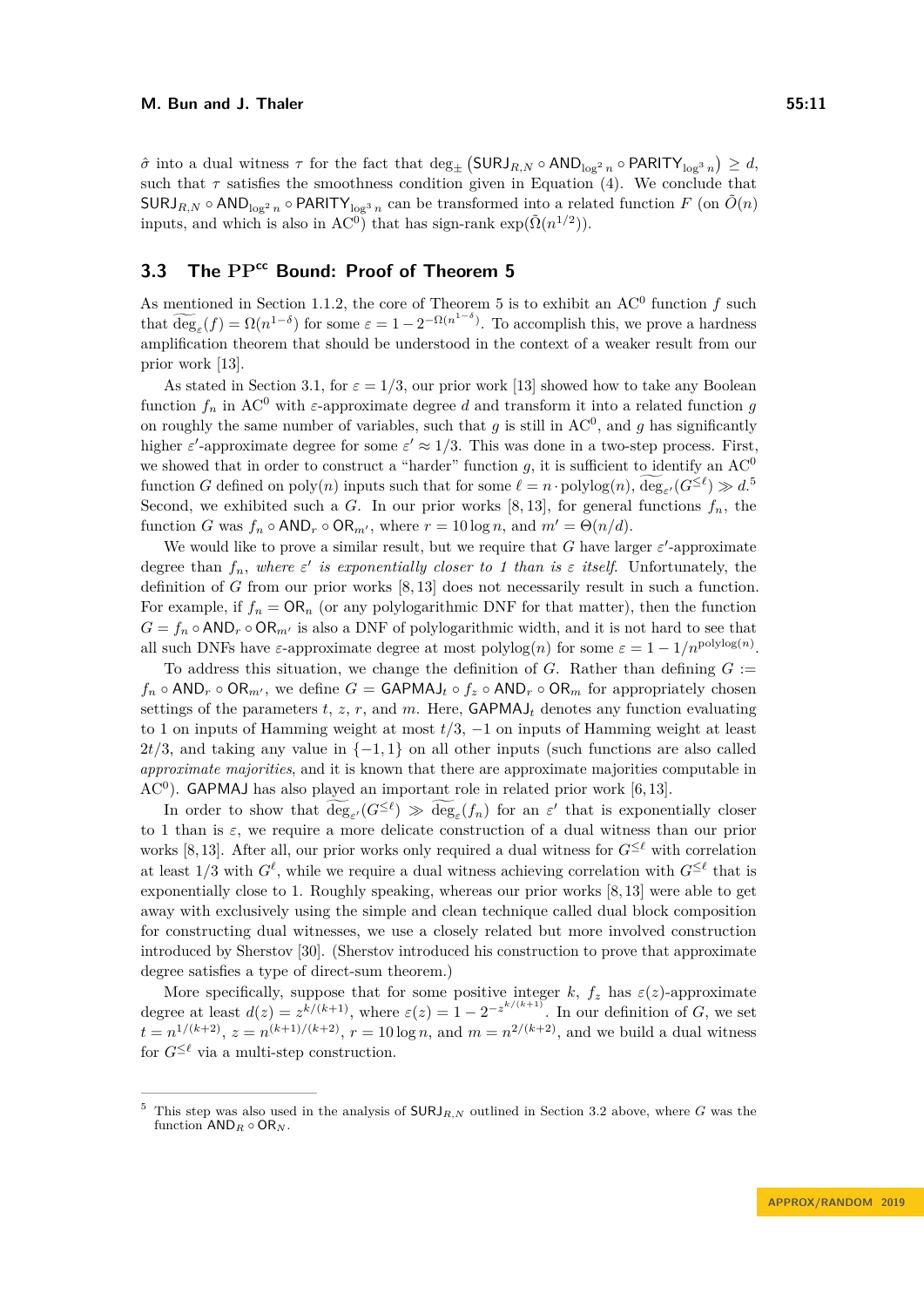#### **55:12 The Large-Error Approximate Degree of AC<sup>0</sup>**

In Step 1, we take dual witnesses  $\psi_{f_z}$ ,  $\psi_{AND_r}$ , and  $\psi_{OR_m}$  for  $f_z$ ,  $AND_r$ , and  $OR_m$  respectively, and we combine them using the technique of Sherstov [\[30\]](#page-14-18), to give a dual witness *γ* for  $f_z \circ \text{AND}_r \circ \text{OR}_m$  satisfying the following properties: *γ* has pure high degree at least  $D(n) = n^{(k+1)/(k+2)} = d(n)^{(k+1)/k} \gg d(n)$ , and *γ*'s correlation with with  $f_z \circ \text{AND}_r \circ \text{OR}_m$  is  $\varepsilon'' \approx \varepsilon(z)$ . That is,  $\gamma$  witnesses the fact that the  $\varepsilon''$ -approximate degree of  $f_z \circ AND_r \circ OR_m$ is much larger than the  $\varepsilon(n)$ -approximate degree of  $f_n$  itself.

This step of the construction is in contrast to our prior work, which constructed a dual witness for  $f_n \circ \textsf{AND}_r \circ \textsf{OR}_{m'}$  via direct dual block composition of  $\psi_{f_n}, \psi_{\textsf{AND}_r},$  and  $\psi_{\textsf{OR}_m}$ . Direct dual block composition does not suffice for us because it would yield a dual witness with significantly worse correlation with  $f_z \circ \textsf{AND}_r \circ \textsf{OR}_m$  than  $\varepsilon(z)$ .

While achieving correlation  $\varepsilon'' \approx \varepsilon(z)$  is an improvement over what would obtain from direct dual block composition, it is still significantly farther from 1 than is  $\varepsilon(n)$ , i.e.,  $1 - \varepsilon'' \gg 1 - \varepsilon(n)$ . And we ultimately need to construct a dual witness for  $G^{\leq \ell}$  that is significantly *closer* to 1 than is  $\varepsilon(n)$ . To address this issue, in Step 2 of our construction, we use dual block composition to turn *γ* into a dual witness *η* for *G* = GAPMAJ*t*◦*f<sup>z</sup>* ◦AND*<sup>r</sup>* ◦OR*<sup>m</sup>* satisfying the following properties:  $\eta$  has the same pure high degree as  $\gamma$ , and moreover  $\eta$ has correlation at least  $\varepsilon' = 1 - 2^{-\Omega(n^{(k+1)/(k+2)})}$  with *G*.

However, after Step 2, we are still not done, because  $\eta$  places some mass on inputs of Hamming weight as large as  $t \cdot z \cdot r \cdot m \gg \ell$ . Hence  $\eta$  is only a dual witness to the high *ε*  $\epsilon$ -approximate degree of *G*, not the high *ε*<sup>2</sup>-approximate degree of *G*<sup>≤ℓ</sup> (recall that any dual witness witness for  $G^{\leq \ell}$ , must evaluate to 0 on all inputs of Hamming weight larger than  $\ell$ , cf. Equation [\(2\)](#page-8-0)). Nonetheless, as in our prior work [\[8,](#page-13-7) [13\]](#page-13-5), we are able to argue that *η* places *very little* mass on inputs of Hamming weight more than  $\ell$ , and thereby invoke techniques from our prior work [\[8,](#page-13-7) [13\]](#page-13-5) to zero out this mass. The reason this final step of the argument is not immediate from our prior work [\[8,](#page-13-7) [13\]](#page-13-5) is as follows. Although prior work has developed a precise understanding of how much mass is placed on inputs of Hamming weight more than  $\ell$  by dual witnesses constructed via basic dual block composition, the dual witness  $\gamma$  for  $f_z \circ \text{AND}_r \circ \text{OR}_m$  that we constructed in Step 1 was *not* built by invoking pure dual block composition. Our key observation is that Sherstov's technique that we invoked to construct *γ* is "similar enough" to vanilla dual block composition that the precise understanding of dual block composition developed in our prior work can be brought to bear on our dual witness *η*.

In summary, there are two main technical contributions in our proof of Theorem [5.](#page-4-2) The first is the identification of a hardness amplification construction for *ε*-approximate degree that not only amplifies the degree against which the lower bound holds, but also the error parameter  $\varepsilon$ . The second is constructing a dual polynomial to witness the claimed lower bound, using techniques more involved and delicate than the vanilla dual block composition technique that sufficed in our prior works [\[8,](#page-13-7) [13\]](#page-13-5).

## **4 Subsequent Work and Discussion**

Subsequent to our work, Sherstov and Wu [\[36\]](#page-15-4) have made major progress toward resolving Open Problem 1 by showing nearly optimal threshold degree and sign-rank lower bounds for AC<sup>0</sup>. Specifically, for every  $k \geq 1$ , they exhibit a family of depth- $k$  AC<sup>0</sup> circuits with threshold degree  $\tilde{\Omega}(n^{(k-1)/(k+1)})$ . This generalizes Minsky and Papert's lower bound of  $\Omega(n^{1/3})$  on the threshold degree of DNF, as well as our lower bound of  $\tilde{\Omega}(n^{1/2})$  for the depth-3 SURJECTIVITY function. Sherstov and Wu, moreover, show that for any positive constant  $\delta > 0$  there is a family of AC<sup>0</sup> circuits with depth  $O(1/\delta)$  and sign-rank exp  $(\tilde{\Omega}(n^{1-\delta}))$ . This gives an almost optimal improvement to our sign-rank lower bound of  $\exp(\tilde{\Omega}(n^{1/2}))$  on an  $AC^0$  function.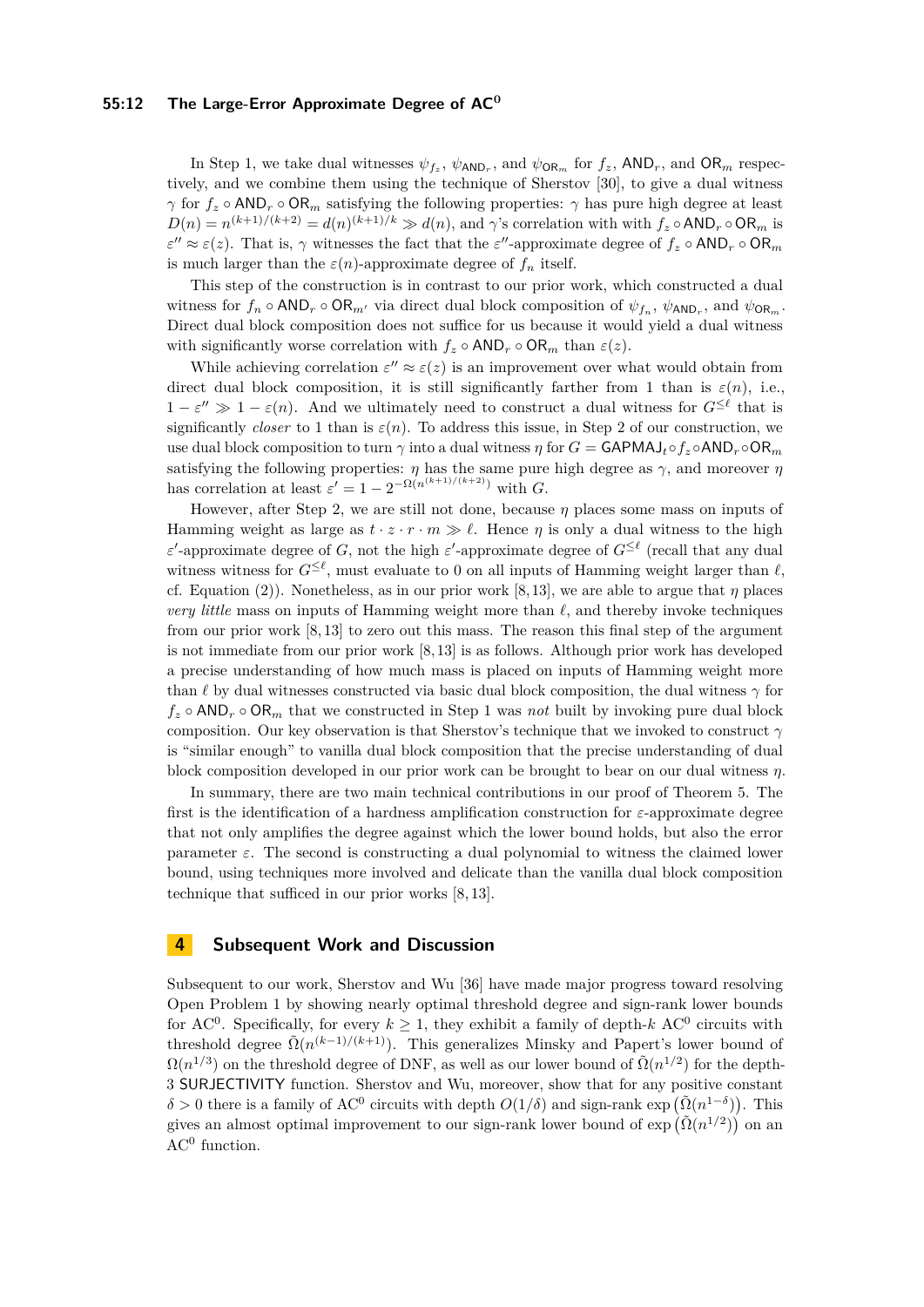As in our proof of Theorem [5,](#page-4-2) as well as our prior work [\[13\]](#page-13-5), Sherstov and Wu obtain their threshold degree lower bound for  $AC<sup>0</sup>$  by recursively applying a new hardness amplification theorem. Their hardness amplification theorem shows how to convert a function  $f_z$  into a new function  $g_n$ , computable by circuits with slightly higher depth and roughly the same size, but with polynomially larger threshold degree. Again as in the proof of Theorem [5,](#page-4-2) in order to obtain such a *q*, it suffices to construct a function *G* with  $\deg_+(G^{\leq n}) \gg \deg_+(f)$ . Starting from a function  $f_z$  with threshold degree  $z^{(k-1)/(k+1)}$ , the function *G* that they identify as sufficient for this purpose is  $G = f_z \circ \mathsf{MP}_{r,r^2}$ , where  $z = n^{(k+1)/(k+3)}$  and  $r = n^{2/(k+3)}$ . When  $f_z$  is a trivial function, this recovers our lower bound of  $\tilde{\Omega}(n^{1/2})$  for SURJECTIVITY. Hence, their construction in full can be viewed as a generalization of our Theorem [6](#page-7-0) that is amenable to recursive application. This requires several technical new ideas in the construction of the dual witness. However, we remain optimistic that the simplicity of our analysis for SURJECTIVITY will nonetheless lead to future applications of our techniques.

Sherstov and Wu's sign-rank lower bound follows from a similar high-level (though more technically demanding) strategy, where they show that *smooth* threshold degree also obeys such a hardness amplification theorem.

While these new results resolve the most glaring question raised in the initial version of this work, a number of interesting directions remain for further study. A common feature of our large-error approximate degree lower bound and Sherstov and Wu's threshold degree and sign-rank lower bounds for  $AC<sup>0</sup>$  is that, in order to obtain lower bounds of the form  $\Omega(n^{1-\delta})$ , we must consider functions computed by circuits of depth  $\Theta(1/\delta)$ . This contrasts with the situation for bounded error approximate degree [\[13\]](#page-13-5), where a lower bound of  $\Omega(n^{1-\delta})$  can be obtained at depth only  $O(\log(1/\delta))$ . Can one show that there are AC<sup>0</sup> functions *f* of depth  $O(\log(1/\delta))$  with  $\widehat{\deg_{\varepsilon}}(f) = \Omega(n^{1-\delta})$  for  $\varepsilon = 1 - 2^{-\Omega(n^{1-\delta})}$  or with  $deg_{\pm}(f) = \Omega(n^{1-\delta})$ ? There is a common underlying reason why our construction and Sherstov and Wu's construction both require circuits of depth  $\Theta(1/\delta)$  and not  $\Theta(\log(1/\delta))$ : a component of the hardness amplifier in both constructions (in our case,  $\mathsf{GAPMAJ}_{n^{1}/(k+1)}$ ) and in Sherstov and Wu's case, the top gate of  $MP<sub>r,r<sup>2</sup></sub>$  ) is used to amplify error but does not amplify degree. In contrast, in the construction of [\[13\]](#page-13-5) for lower bounding bounded-error approximate degree, up to a logarithmic factor, all of the hardness amplifier is used to amplify degree.

We would also like to highlight the question of proving sublinear *upper bounds* on the threshold degree of AC<sup>0</sup>. Given the surprising  $O(R^{1/4} \cdot N^{1/2})$  upper bound on the  $(1/3)$ approximate degree of  $\text{SURJ}_{R,N}$  from recent works [\[8,](#page-13-7)[35\]](#page-15-1), we have begun to seriously entertain the possibility that for every function  $f$  computable by  $AC^0$  of depth  $k$ , there is some constant  $\delta(k) > 0$  such that the threshold degree (and possibly even  $(1/3)$ -approximate degree) of *f* is  $O(n^{1-\delta})$ . Unfortunately, we cannot currently even show that this is true for depth three circuits of quadratic size. Any progress in this direction would be very interesting, and we believe that such progress would likely lead to new circuit lower bounds.

#### **References**

<span id="page-12-0"></span>**<sup>1</sup>** Eric Allender. A note on the power of threshold circuits. In *Foundations of Computer Science, 1989., 30th Annual Symposium on*, pages 580–584. IEEE, 1989.

<span id="page-12-1"></span>**<sup>2</sup>** László Babai, Peter Frankl, and Janos Simon. Complexity classes in communication complexity theory (preliminary version). In *27th Annual Symposium on Foundations of Computer Science, Toronto, Canada, 27-29 October 1986*, pages 337–347. IEEE Computer Society, 1986. [doi:10.1109/SFCS.1986.15](https://doi.org/10.1109/SFCS.1986.15).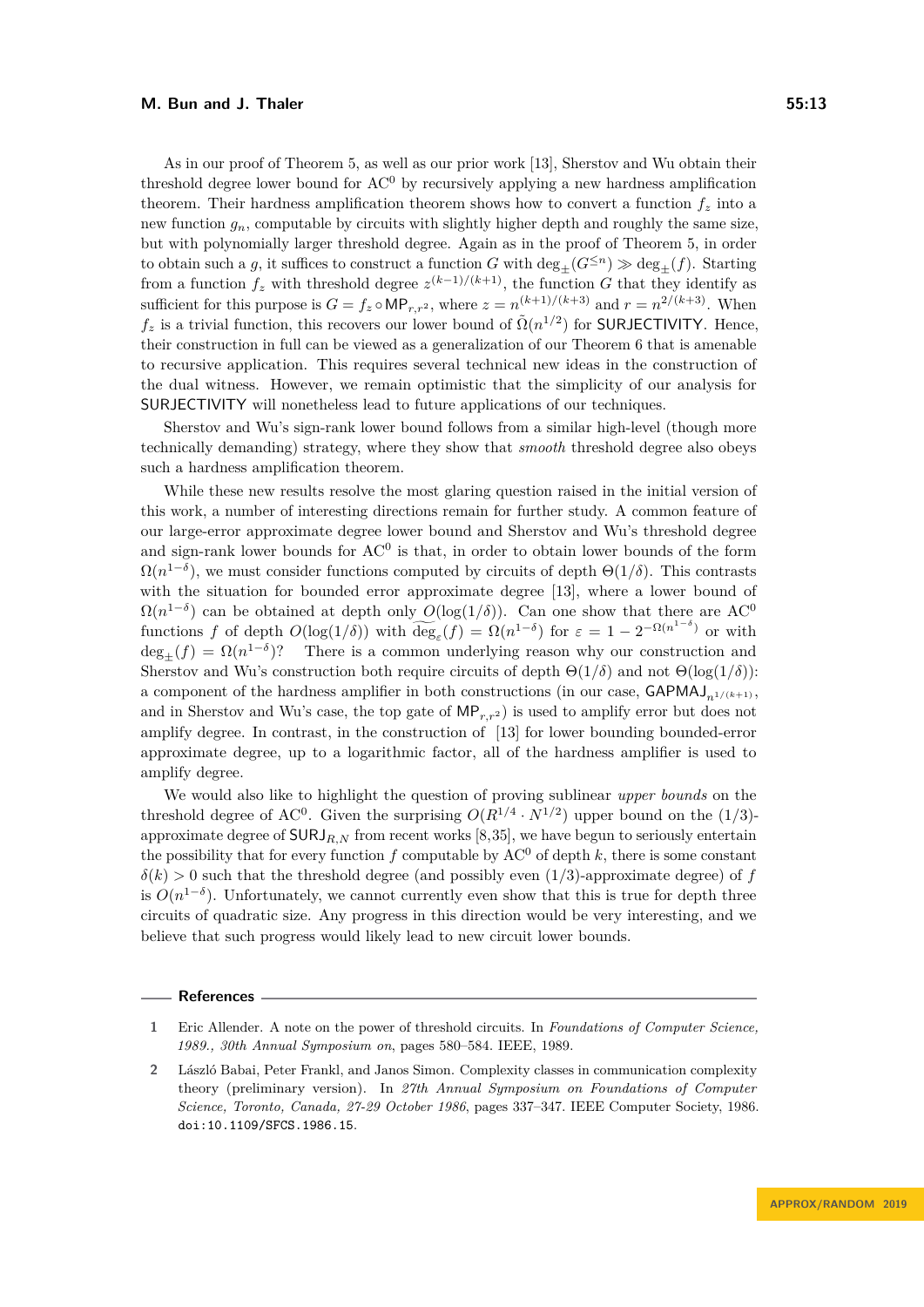### **55:14 The Large-Error Approximate Degree of AC<sup>0</sup>**

- <span id="page-13-11"></span>**<sup>3</sup>** Paul Beame and Widad Machmouchi. The quantum query complexity of AC<sup>0</sup> . *Quantum Information & Computation*, 12(7-8):670–676, 2012. URL: [http://www.rintonpress.com/](http://www.rintonpress.com/xxqic12/qic-12-78/0670-0676.pdf) [xxqic12/qic-12-78/0670-0676.pdf](http://www.rintonpress.com/xxqic12/qic-12-78/0670-0676.pdf).
- <span id="page-13-8"></span>**4** Andrej Bogdanov, Yuval Ishai, Emanuele Viola, and Christopher Williamson. Bounded Indistinguishability and the Complexity of Recovering Secrets. In Matthew Robshaw and Jonathan Katz, editors, *Advances in Cryptology - CRYPTO 2016 - 36th Annual International Cryptology Conference, Santa Barbara, CA, USA, August 14-18, 2016, Proceedings, Part III*, volume 9816 of *Lecture Notes in Computer Science*, pages 593–618. Springer, 2016. [doi:10.1007/978-3-662-53015-3\\_21](https://doi.org/10.1007/978-3-662-53015-3_21).
- <span id="page-13-9"></span>**5** Andrej Bogdanov and Christopher Williamson. Approximate Bounded Indistinguishability. In Ioannis Chatzigiannakis, Piotr Indyk, Fabian Kuhn, and Anca Muscholl, editors, *44th International Colloquium on Automata, Languages, and Programming (ICALP 2017)*, volume 80 of *Leibniz International Proceedings in Informatics (LIPIcs)*, pages 53:1–53:11, Dagstuhl, Germany, 2017. Schloss Dagstuhl–Leibniz-Zentrum fuer Informatik. [doi:10.4230/LIPIcs.ICALP.2017.53](https://doi.org/10.4230/LIPIcs.ICALP.2017.53).
- <span id="page-13-6"></span>**6** Adam Bouland, Lijie Chen, Dhiraj Holden, Justin Thaler, and Prashant Nalini Vasudevan. On The Power of Statistical Zero Knowledge. In *To Appear In Proceedings of IEEE Symposium on Foundations of Computer Science (FOCS)*, 2017. Preliminary version available at [http:](http://eccc.hpi-web.de/report/2016/140) [//eccc.hpi-web.de/report/2016/140](http://eccc.hpi-web.de/report/2016/140).
- <span id="page-13-1"></span>**7** Harry Buhrman, Nikolai K. Vereshchagin, and Ronald de Wolf. On Computation and Communication with Small Bias. In *22nd Annual IEEE Conference on Computational Complexity (CCC 2007), 13-16 June 2007, San Diego, California, USA*, pages 24–32. IEEE Computer Society, 2007. [doi:10.1109/CCC.2007.18](https://doi.org/10.1109/CCC.2007.18).
- <span id="page-13-7"></span>**8** Mark Bun, Robin Kothari, and Justin Thaler. The polynomial method strikes back: Tight quantum query bounds via dual polynomials. In *Proceedings of the 50th Annual ACM SIGACT Symposium on Theory of Computing*, pages 297–310. ACM, 2018.
- <span id="page-13-4"></span>**9** Mark Bun and Justin Thaler. Dual Lower Bounds for Approximate Degree and Markov-Bernstein Inequalities. In Fedor V. Fomin, Rusins Freivalds, Marta Z. Kwiatkowska, and David Peleg, editors, *ICALP (1)*, volume 7965 of *Lecture Notes in Computer Science*, pages 303–314. Springer, 2013. [doi:10.1007/978-3-642-39206-1\\_26](https://doi.org/10.1007/978-3-642-39206-1_26).
- <span id="page-13-2"></span>**10** Mark Bun and Justin Thaler. Hardness Amplification and the Approximate Degree of Constant-Depth Circuits. In Magnús M. Halldórsson, Kazuo Iwama, Naoki Kobayashi, and Bettina Speckmann, editors, *Automata, Languages, and Programming - 42nd International Colloquium, ICALP 2015, Kyoto, Japan, July 6-10, 2015, Proceedings, Part I*, volume 9134 of *Lecture Notes in Computer Science*, pages 268–280. Springer, 2015. Full version available at http://eccc.hpi-web.de/report/2013/151. [doi:10.1007/978-3-662-47672-7\\_22](https://doi.org/10.1007/978-3-662-47672-7_22).
- <span id="page-13-3"></span>**11** Mark Bun and Justin Thaler. Approximate Degree and the Complexity of Depth Three Circuits. *Electronic Colloquium on Computational Complexity (ECCC)*, 23:121, 2016. URL: <http://eccc.hpi-web.de/report/2016/121>.
- <span id="page-13-0"></span>12 Mark Bun and Justin Thaler. Improved Bounds on the Sign-Rank of AC<sup>0</sup>. In Ioannis Chatzigiannakis, Michael Mitzenmacher, Yuval Rabani, and Davide Sangiorgi, editors, *43rd International Colloquium on Automata, Languages, and Programming, ICALP 2016, July 11-15, 2016, Rome, Italy*, volume 55 of *LIPIcs*, pages 37:1–37:14. Schloss Dagstuhl - Leibniz-Zentrum fuer Informatik, 2016. [doi:10.4230/LIPIcs.ICALP.2016.37](https://doi.org/10.4230/LIPIcs.ICALP.2016.37).
- <span id="page-13-5"></span>**13** Mark Bun and Justin Thaler. A Nearly Optimal Lower Bound on the Approximate Degree of AC<sup>0</sup> . In *58th IEEE Annual Symposium on Foundations of Computer Science, FOCS 2017, Berkeley, CA, USA, October 15-17, 2017*, pages 1–12, 2017. [doi:10.1109/FOCS.2017.10](https://doi.org/10.1109/FOCS.2017.10).
- <span id="page-13-10"></span>**14** Kuan Cheng, Yuval Ishai, and Xin Li. Near-Optimal Secret Sharing and Error Correcting Codes in AC<sup>0</sup>. In *Theory of Cryptography Conference*, pages 424–458. Springer, 2017.
- <span id="page-13-12"></span>**15** Vitaly Feldman. Evolvability from learning algorithms. In *Proceedings of the fortieth annual ACM symposium on Theory of computing*, pages 619–628. ACM, 2008.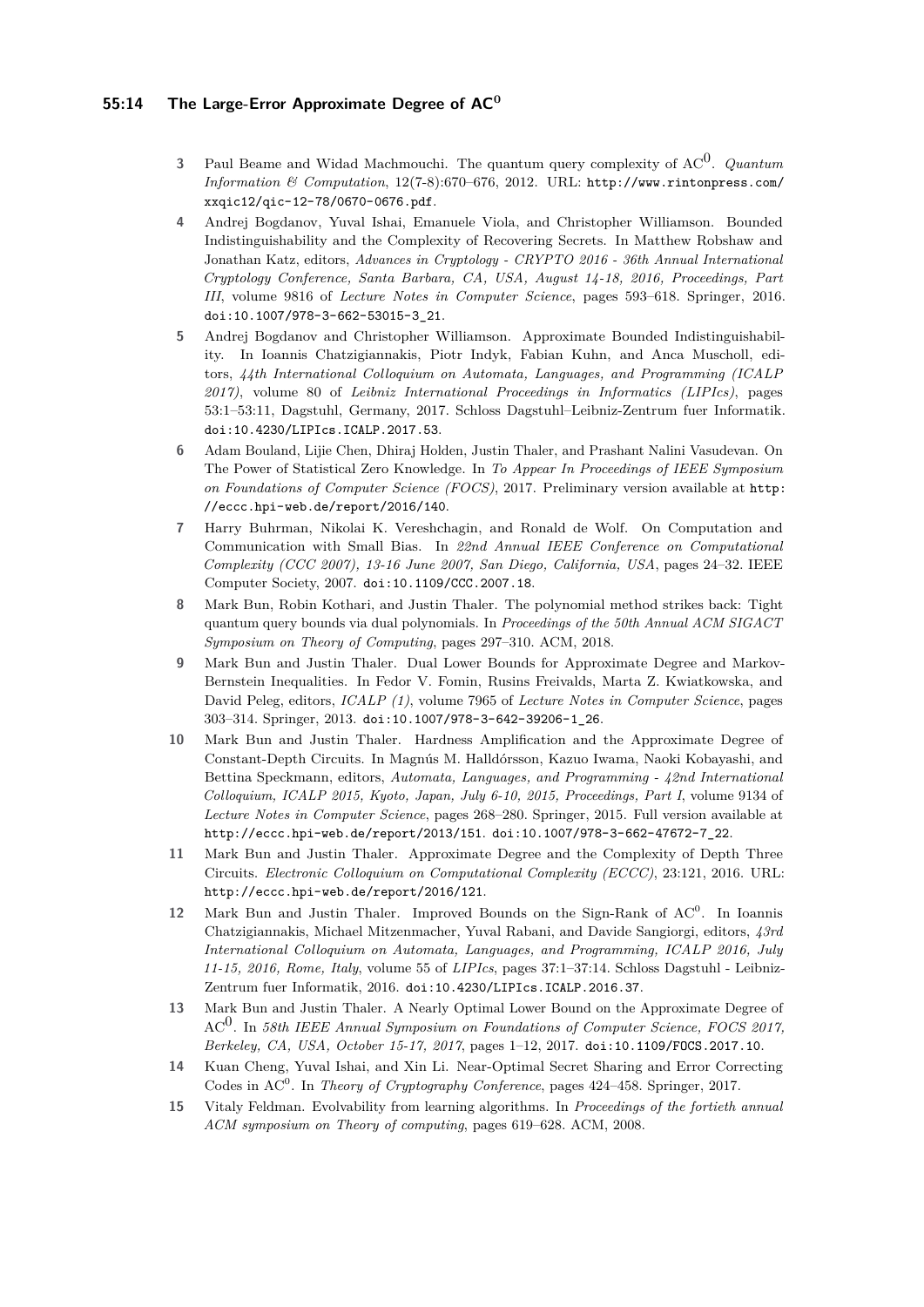- <span id="page-14-4"></span>**16** Jürgen Forster. A Linear Lower Bound on the Unbounded Error Probabilistic Communication Complexity. In *Proceedings of the 16th Annual IEEE Conference on Computational Complexity, Chicago, Illinois, USA, June 18-21, 2001*, pages 100–106. IEEE Computer Society, 2001. [doi:10.1109/CCC.2001.933877](https://doi.org/10.1109/CCC.2001.933877).
- <span id="page-14-15"></span>**17** Jürgen Forster, Matthias Krause, Satyanarayana V. Lokam, Rustam Mubarakzjanov, Niels Schmitt, and Hans Ulrich Simon. Relations Between Communication Complexity, Linear Arrangements, and Computational Complexity. In Ramesh Hariharan, Madhavan Mukund, and V. Vinay, editors, *FST TCS 2001: Foundations of Software Technology and Theoretical Computer Science, 21st Conference, Bangalore, India, December 13-15, 2001, Proceedings*, volume 2245 of *Lecture Notes in Computer Science*, pages 171–182. Springer, 2001. [doi:](https://doi.org/10.1007/3-540-45294-X_15) [10.1007/3-540-45294-X\\_15](https://doi.org/10.1007/3-540-45294-X_15).
- <span id="page-14-13"></span>**18** Hartmut Klauck. Lower bounds for quantum communication complexity. In *Foundations of Computer Science, 2001. Proceedings. 42nd IEEE Symposium on*, pages 288–297. IEEE, 2001.
- <span id="page-14-10"></span>**19** Adam R. Klivans and Rocco A. Servedio. Learning DNF in time  $2^{\tilde{O}(n^{1/3})}$ . *J. Comput. Syst. Sci.*, 68(2):303–318, 2004. [doi:10.1016/j.jcss.2003.07.007](https://doi.org/10.1016/j.jcss.2003.07.007).
- <span id="page-14-3"></span>**20** Matthias Krause and Pavel Pudlák. On the Computational Power of Depth-2 Circuits with Threshold and Modulo Gates. *Theor. Comput. Sci.*, 174(1-2):137–156, 1997. [doi:](https://doi.org/10.1016/S0304-3975(96)00019-9) [10.1016/S0304-3975\(96\)00019-9](https://doi.org/10.1016/S0304-3975(96)00019-9).
- <span id="page-14-16"></span>**21** Troy Lee. A note on the sign degree of formulas. *CoRR*, abs/0909.4607, 2009. [arXiv:0909.4607](http://arxiv.org/abs/0909.4607).
- <span id="page-14-12"></span>**22** Nati Linial and Adi Shraibman. Learning complexity vs communication complexity. *Combinatorics, Probability and Computing*, 18(1-2):227–245, 2009.
- <span id="page-14-2"></span>**23** Marvin Minsky and Seymour Papert. *Perceptrons - an introduction to computational geometry*. MIT Press, 1969.
- <span id="page-14-14"></span>**24** Noam Nisan. The Communication Complexity of Threshold Gates. In *Combinatorics, Paul Erdos is Eighty*, pages 301–315, 1994.
- <span id="page-14-5"></span>**25** Ryan O'Donnell and Rocco A. Servedio. New degree bounds for polynomial threshold functions. *Combinatorica*, 30(3):327–358, 2010. Preliminary version in STOC 2003. [doi:](https://doi.org/10.1007/s00493-010-2173-3) [10.1007/s00493-010-2173-3](https://doi.org/10.1007/s00493-010-2173-3).
- <span id="page-14-11"></span>**26** Ramamohan Paturi and Janos Simon. Probabilistic Communication Complexity. *J. Comput. Syst. Sci.*, 33(1):106–123, 1986. [doi:10.1016/0022-0000\(86\)90046-2](https://doi.org/10.1016/0022-0000(86)90046-2).
- <span id="page-14-1"></span>**27** Vladimir V Podolskii. Perceptrons of large weight. In *International Computer Science Symposium in Russia*, pages 328–336. Springer, 2007.
- <span id="page-14-8"></span>28 Alexander A. Razborov and Alexander A. Sherstov. The Sign-Rank of AC<sup>0</sup>. *SIAM J. Comput.*, 39(5):1833–1855, 2010. [doi:10.1137/080744037](https://doi.org/10.1137/080744037).
- <span id="page-14-6"></span>29 Alexander A. Sherstov. Separating AC<sup>0</sup> from Depth-2 Majority Circuits. *SIAM J. Comput.*, 38(6):2113–2129, 2009. [doi:10.1137/08071421X](https://doi.org/10.1137/08071421X).
- <span id="page-14-18"></span>**30** Alexander A. Sherstov. Strong direct product theorems for quantum communication and query complexity. In Lance Fortnow and Salil P. Vadhan, editors, *Proceedings of the 43rd ACM Symposium on Theory of Computing, STOC 2011, San Jose, CA, USA, 6-8 June 2011*, pages 41–50. ACM, 2011. [doi:10.1145/1993636.1993643](https://doi.org/10.1145/1993636.1993643).
- <span id="page-14-7"></span>**31** Alexander A. Sherstov. The Pattern Matrix Method. *SIAM J. Comput.*, 40(6):1969–2000, 2011. Preliminary version in *STOC* 2008. [doi:10.1137/080733644](https://doi.org/10.1137/080733644).
- <span id="page-14-17"></span>**32** Alexander A. Sherstov. The Intersection of Two Halfspaces Has High Threshold Degree. *SIAM J. Comput.*, 42(6):2329–2374, 2013. Preliminary version in FOCS 2009. [doi:10.1137/100785260](https://doi.org/10.1137/100785260).
- <span id="page-14-9"></span>**33** Alexander A. Sherstov. Breaking the Minsky-Papert barrier for constant-depth circuits. In David B. Shmoys, editor, *Symposium on Theory of Computing, STOC 2014, New York, NY, USA, May 31 - June 03, 2014*, pages 223–232. ACM, 2014. [doi:10.1145/2591796.2591871](https://doi.org/10.1145/2591796.2591871).
- <span id="page-14-0"></span>**34** Alexander A. Sherstov. The Power of Asymmetry in Constant-Depth Circuits. In *IEEE 56th Annual Symposium on Foundations of Computer Science, FOCS 2015, Berkeley, CA, USA, 17-20 October, 2015*, pages 431–450, 2015. [doi:10.1109/FOCS.2015.34](https://doi.org/10.1109/FOCS.2015.34).